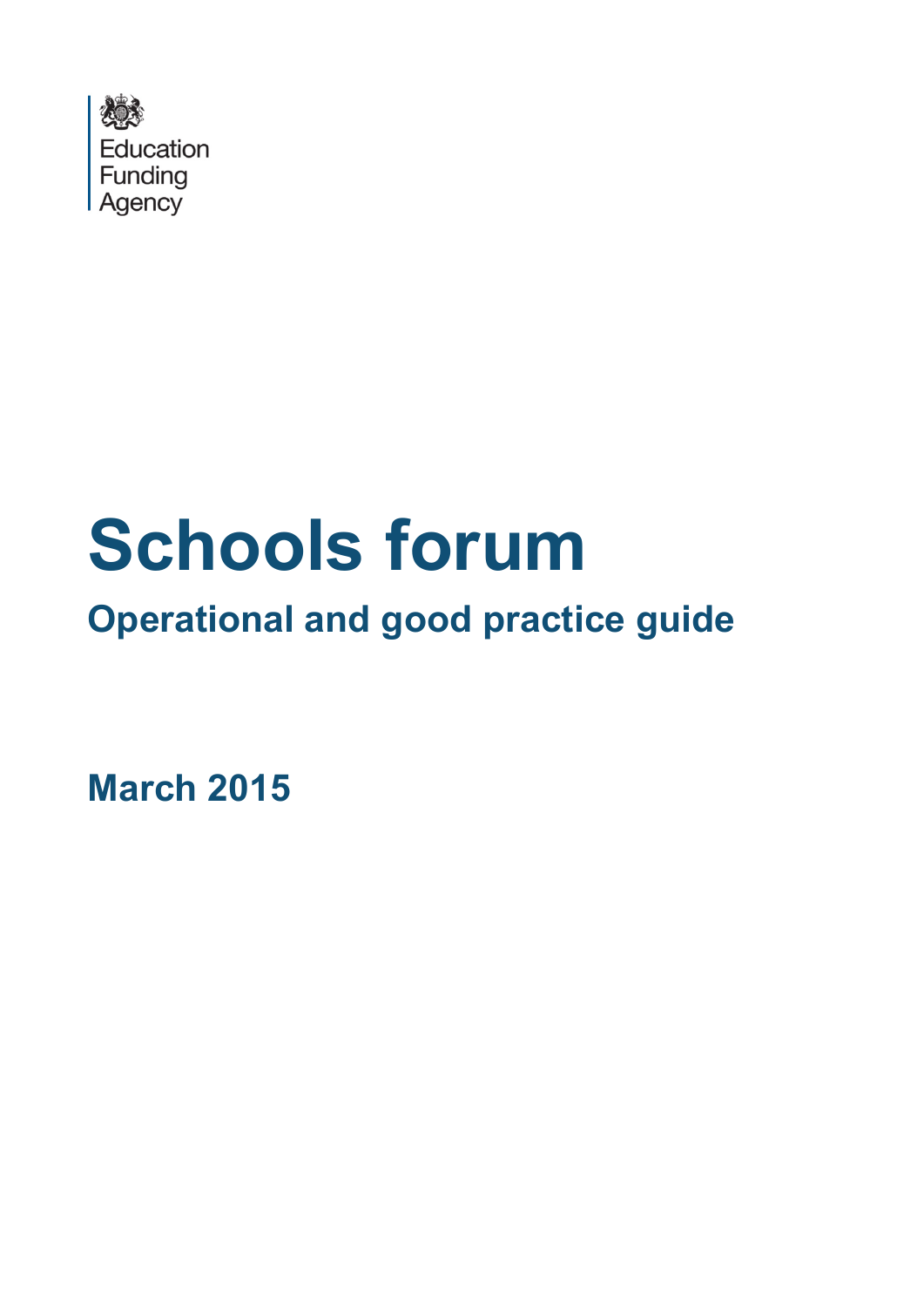## **Contents**

| Introduction                                                              | 4              |
|---------------------------------------------------------------------------|----------------|
| Section 1 – schools forum regulations: constitution and procedural issues | 5              |
| Regulations                                                               | 5              |
| Schools forum powers                                                      | 5              |
| Membership                                                                | 7              |
| Term of office                                                            | $\overline{7}$ |
| Schools members                                                           | 8              |
| Election and nomination of schools members                                | 9              |
| Election and nomination of academies members                              | 11             |
| Non-schools members                                                       | 11             |
| Other membership issues                                                   | 12             |
| The role of executive elected members                                     | 13             |
| Recording the composition of schools forums                               | 13             |
| <b>Observers</b>                                                          | 14             |
| Participation of local authority officers at meetings                     | 14             |
| Procedures                                                                | 14             |
| <b>Public access</b>                                                      | 16             |
| Working groups                                                            | 16             |
| <b>Urgent business</b>                                                    | 16             |
| Resources of the schools forum                                            | 17             |
| Section 2 – effective schools forums                                      | 18             |
| Introduction                                                              | 18             |
| Induction of new members                                                  | 19             |
| Training                                                                  | 19             |
| Agenda setting                                                            | 19             |
| Preparation for a schools forum meeting                                   | 20             |
| Chairing the schools forum                                                | 21             |
| Clerking the schools forum                                                | 21             |
| Good practice for schools forum meetings                                  | 22             |
| Meeting notes and recording of decisions                                  | 23             |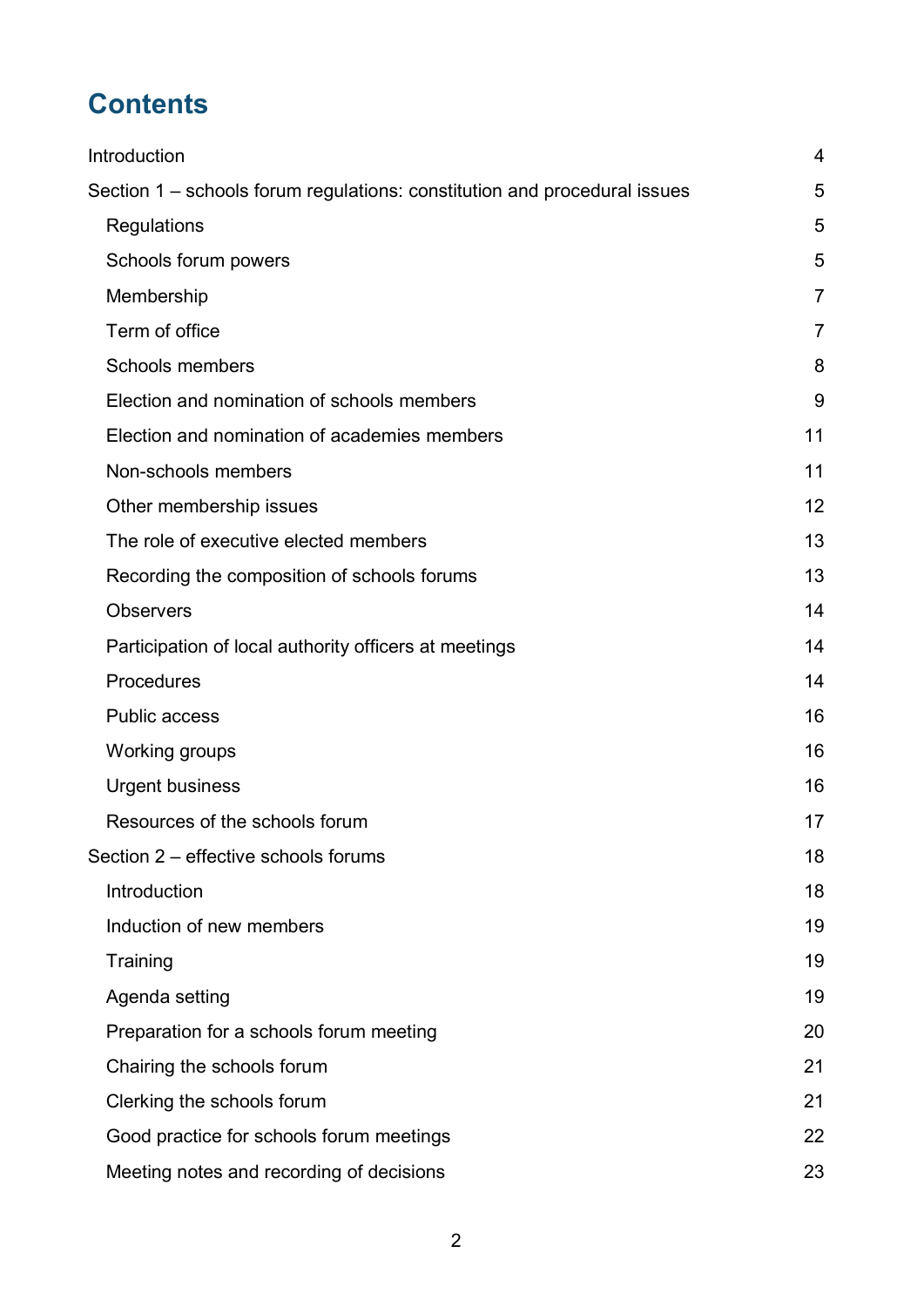[Communication](#page-22-1) 23 [News updates](#page-23-0) 24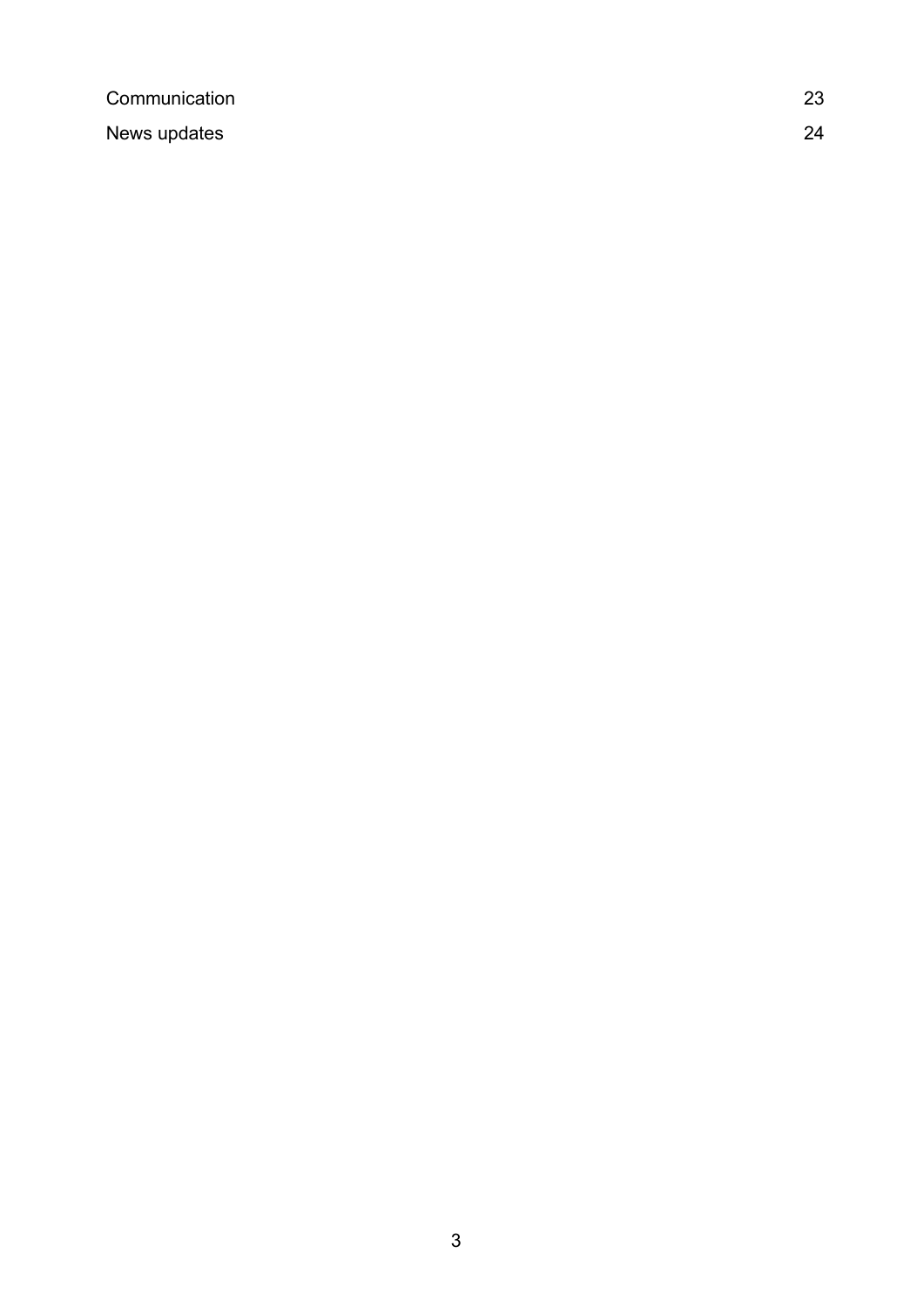## <span id="page-3-0"></span>**Introduction**

1. This guide is designed to provide local authority officers and school forum elected members with advice and information on good practice in relation to the operation of schools forums.

2. It is organised in two sections:

- Section 1 provides information on the constitutional and organisational requirements for schools forums; and
- Section 2 covers a number of key aspects of the operation of schools forums at local level, drawing on good practice from a number of schools forums.

3. The guide draws on the experience and knowledge of schools forum members, local authority members and officers and the Department and its partners. Other than where it is describing requirements set out in the Schools Forum Regulations 2012 it is not designed to be prescriptive – what is good practice in one schools forum may not be appropriate in another, given the diverse circumstances of local areas. However, it is hoped the guide will stimulate some debate within schools forums and contribute to their ongoing development.

4. The Department hopes that schools forums and local authorities find this guide useful. It has been the subject of consultation with a wide variety of external partners. In particular, members of the Department's Schools and Academies Funding Group, made up of representatives from central and local government, teaching associations, unions representing support staff as well as organisations representing academies and governors, have provided valuable input and advice on the content of the guide. The Department is grateful for their assistance.

5. The Department's website contains details of all the announcements, documents and other information relating to school funding and schools forums. This website also has a range of useful links to other sites that may be of relevance to schools forum members.

6. A short [guide to the schools forum for schools and academies,](https://www.gov.uk/schools-forum-a-guide-for-schools-and-academies) which may be helpful to stakeholders and the wider school family, is available on GOV.UK.

7. If you have any queries about the operation of schools forums please contact [schools forum team](mailto:reformteam.funding@education.gsi.gov.uk) at the Education Funding Agency

The postal address is:

Education Funding Agency Sanctuary Buildings Great Smith Street **Westminster** London SW1P 3BT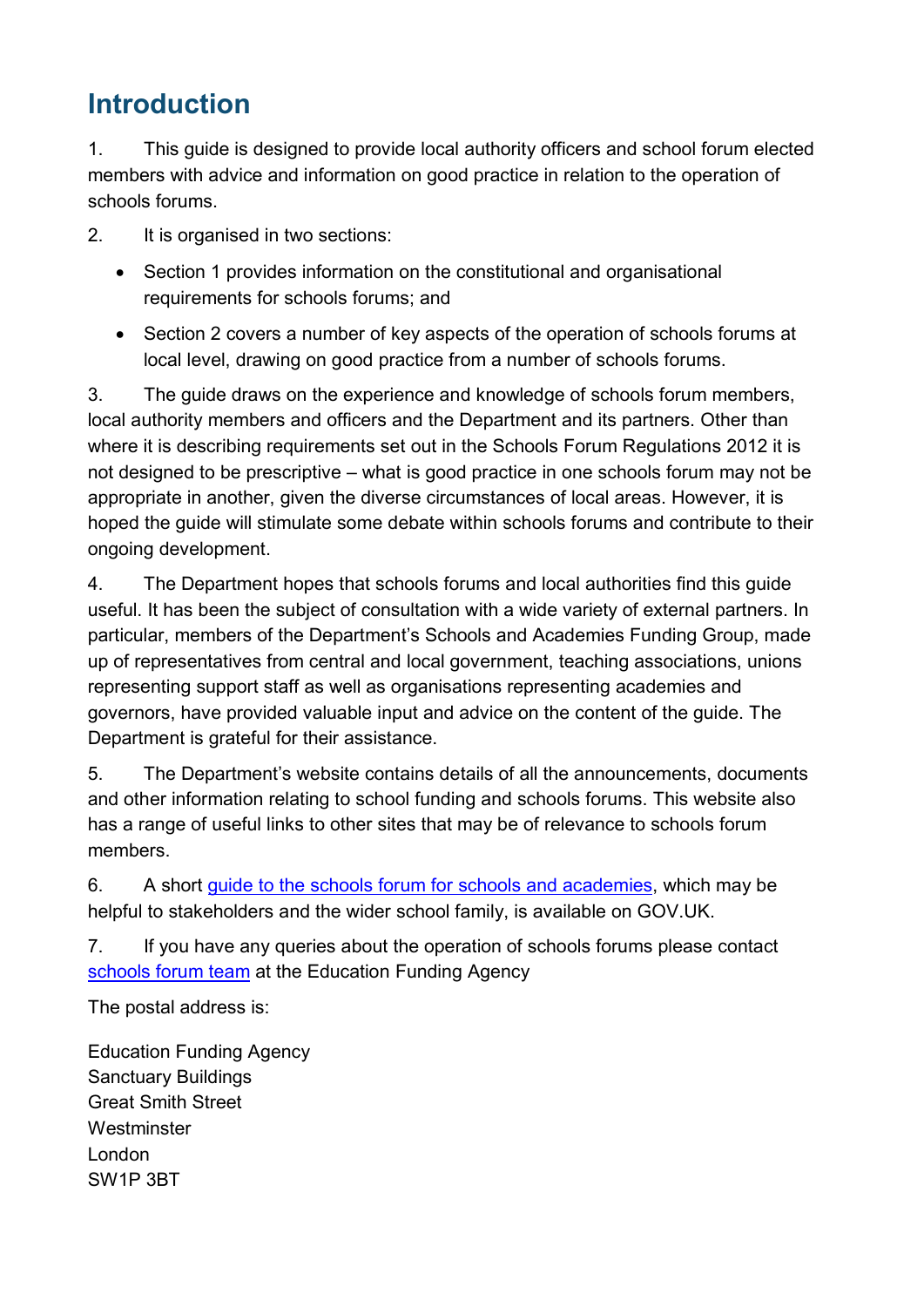### <span id="page-4-0"></span>**Section 1 – schools forum regulations: constitution and procedural issues**

#### <span id="page-4-1"></span>**Regulations**

 $\overline{a}$ 

8. [National regulations](https://www.gov.uk/government/publications/schools-forums-england-regulations-2012)<sup>[1](#page-4-3)</sup> govern the composition, constitution and procedures of schools forums. Local authorities can provide schools forum members with a copy of these regulations or alternatively they can be accessed at:

9. A short [guide to the schools forum for schools and academies](https://www.gov.uk/schools-forum-a-guide-for-schools-and-academies) is also available to provide a wider understanding of the work of schools forums.

#### <span id="page-4-2"></span>**Schools forum powers**

10. Schools forums generally have a consultative role. However, there are situations in which they have decision-making powers. The respective roles of schools forums, local authorities and the DfE are summarised in [schools forum powers and responsibilities.](https://www.gov.uk/government/publications/schools-forums-operational-and-good-practice-guide-2015) The overarching areas on which schools forums make decisions on local authority proposals are:

- De-delegation from mainstream schools budgets (separate approval will be required by the primary and secondary phase members of schools forum), for prescribed services to be provided centrally.
- To create a fund for significant pupil growth in order to support the local authority's duty for place planning (basic need), including pre-opening and diseconomy of scale costs, and agree the criteria for maintained schools and academies to access this fund.
- To create a fund for falling rolls for good or outstanding schools if the schools' surplus capacity is likely to be needed within the next three years to meet rising pupil numbers and agree the criteria for maintained schools and academies to access this fund.
- Continued funding at existing levels for prescribed historic commitments where the effect of delegating this funding would be destabilising.
- Funding for the local authority in order to meet prescribed statutory duties placed upon it. Approval is required to confirm the amounts for each duty and no new commitments or increases in expenditure from 2013/14 are permitted unless agreed by the Secretary of State.
- Funding for central early years expenditure, which may include funding for checking eligibility of pupils for an early years place, the early years pupil premium and/or free school meals.

<span id="page-4-3"></span><sup>1</sup> Schools Forums (England) Regulations 2012 (S.I. 2012/2261) (as amended)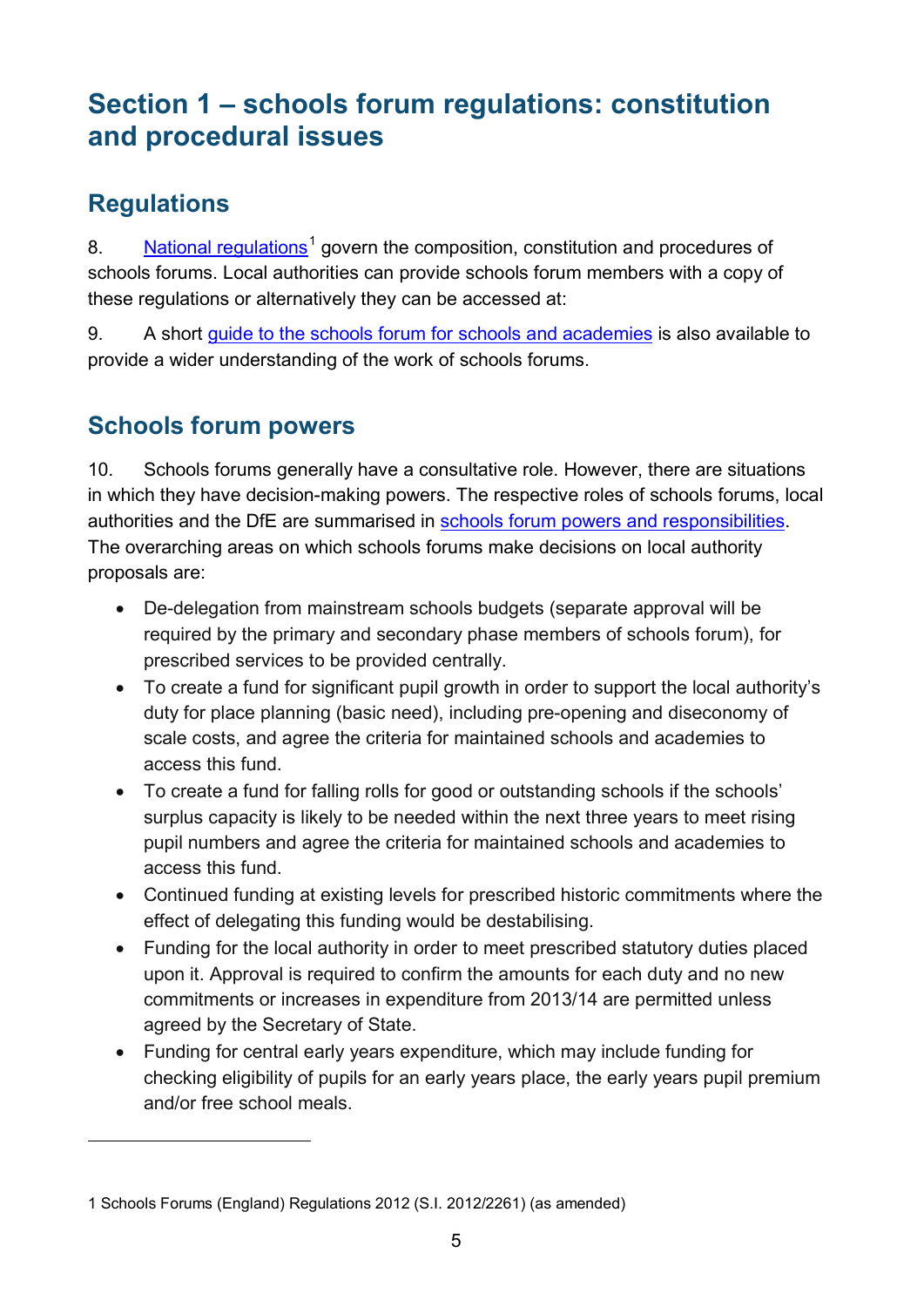- Authorising a reduction in the schools budget in order to fund a deficit arising in central expenditure that is to be carried forward from a previous funding period.
- In each of these cases, the local authority can appeal to the Secretary of State if the schools forum rejects its proposal.

11. Local Authorities should be aware that the provisions of the Local Government Act [2000](http://www.legislation.gov.uk/ukpga/2000/22/contents) restrict the delegation of local authority decisions to Cabinet, a member of Cabinet, a Committee of Cabinet or an officer of the Council, which would not include schools forums. As a result the local authority cannot delegate its decision making powers to schools forum, e.g. decisions on the funding formula.

12. Regulations state that the local authority must consult the schools forum annually in connection with various schools budget functions, namely:

- amendments to the school funding formula, for which the voting is restricted by the exclusion of non-schools members except for PVI representatives
- arrangements for the education of pupils with special educational needs in particular the places to be commissioned by the LA and schools and the arrangements for paying top-up funding
- arrangements for the use of pupil referral units and the education of children otherwise than at school, in particular the places to be commissioned by the LA and schools and the arrangements for paying top-up funding
- arrangements for early years provision
- administrative arrangements for the allocation of central government grants paid to schools via the local authority

There is no specific definition of these consultation requirements over and above the wording in the regulations. It is a matter for the local authority to decide on the appropriate level of detail it needs to generate a sufficiently informed response from schools forum.

13. Consultation must also take place when a local authority is proposing a contract for supplies and services which is to be funded from the Schools Budget and is in excess of the EU procurement thresholds. The consultation must cover the terms of the contract at least one month prior to the issue of invitations to tender.

14. The schools forum has the responsibility of informing the governing bodies of all schools maintained by the local authority of the results of any consultations carried out by the local authority relating to the issues in paragraphs 12 and 13 above.

15. Local authorities will need to discuss with the schools forum any proposals that they intend to put to the Secretary of State to:

- vary the MFG,
- use exceptional factors
- vary pupil numbers
- allow additional categories of, or spending on, central budgets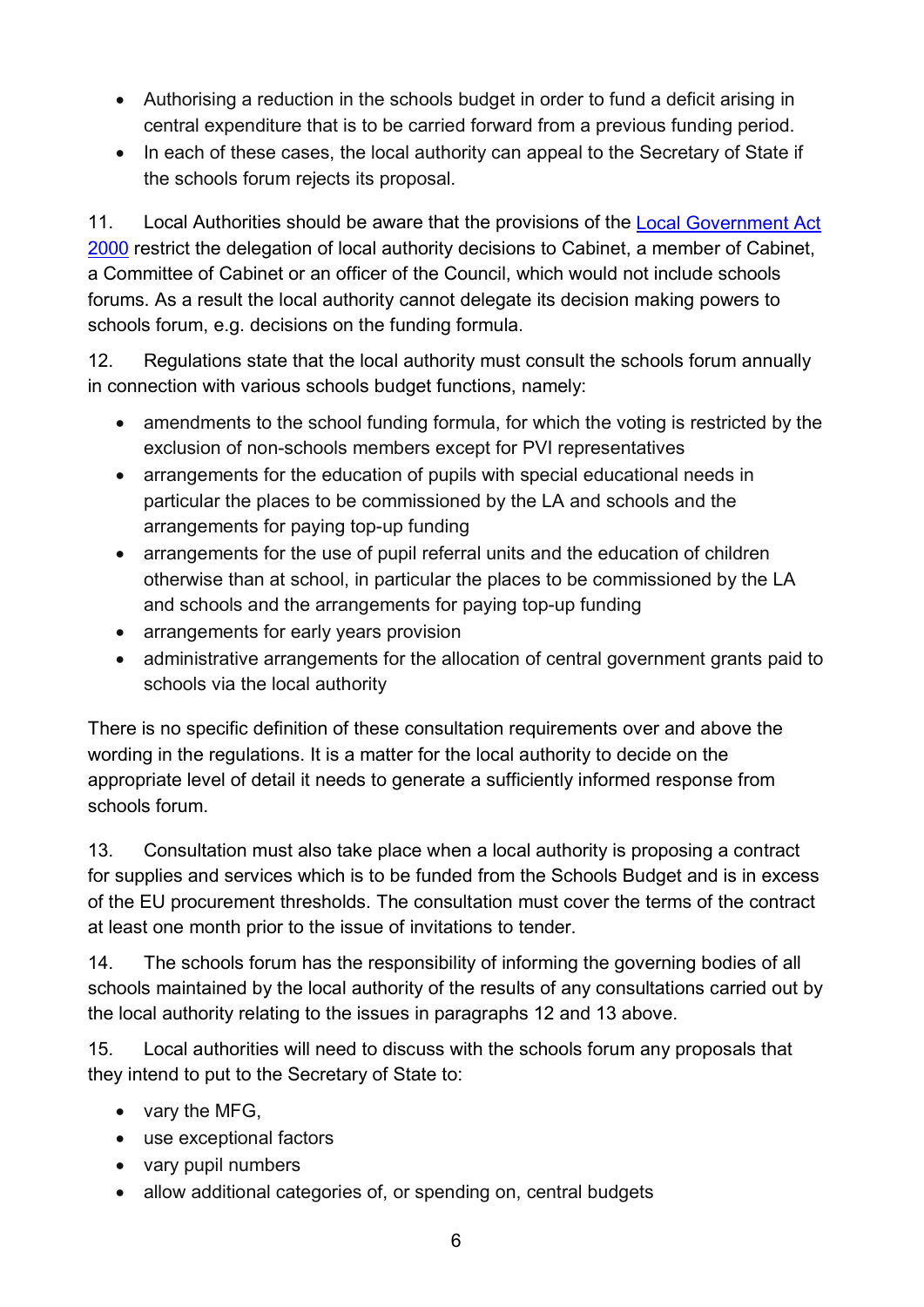- amend the sparsity factor
- vary the lump sum for amalgamating schools
- vary the protection for special schools and special academies

Proposals will then need to be approved by the Secretary of State.

#### <span id="page-6-0"></span>**Membership**

16. The Schools Forums Regulations provide a framework for the appointment of members, but allow a considerable degree of discretion in order to accommodate local priorities and practice. A quick guide to the [structure of the schools forums](https://www.gov.uk/government/publications/schools-forums-operational-and-good-practice-guide-2015) is available.

17. There is no maximum or minimum size of a schools forum. Authorities will wish to take various issues into account in deciding the actual size, including the need to have full representation for various types of school, and the local authority's policy on representation of non-schools members. However, care should be taken to keep the schools forum to a reasonable size to ensure that it does not become too unwieldy.

18. Types of member: schools forums must have 'schools members', 'academies member(s)' if there is at least one academy in the local authority's area and 'non-schools members'. Schools and academies members together must number at least two-thirds of the total membership of the schools forum and the balance between maintained primary, maintained secondary and academies members must be broadly proportionate to the pupil numbers in each category, so the structure of Forum should be regularly reviewed, e.g. annually. Academies members must represent mainstream academies and, if there are any in the LA area, special academies and alternative provision academies. There is no requirement for academies members to represent specific primary and secondary phases, but it may be encouraged to ensure representation remains broadly proportionate to pupil numbers. Academy members must be separately elected and designated from maintained school representatives.

19. Schools forum members will need the skills and competencies to manage Forum business (as detailed in [school forum powers and responsibilities\)](https://www.gov.uk/government/publications/schools-forums-operational-and-good-practice-guide-2015) and to take a strategic view across the whole education estate whilst acting as representative of the group that has elected them. Furthermore, they should be easily contactable and pro-active in raising the profile of issues and communicate decisions, and the reasons behind them, effectively.

#### <span id="page-6-1"></span>**Term of office**

20. The term of office for each schools member and academies member should be stipulated by the local authority at the time of appointment. Such stipulation should follow published rules and be applied in a consistent manner between members. They need not have identical terms – there may be a case for varied terms so that there is continuity of experience rather than there being a complete change in the membership at a single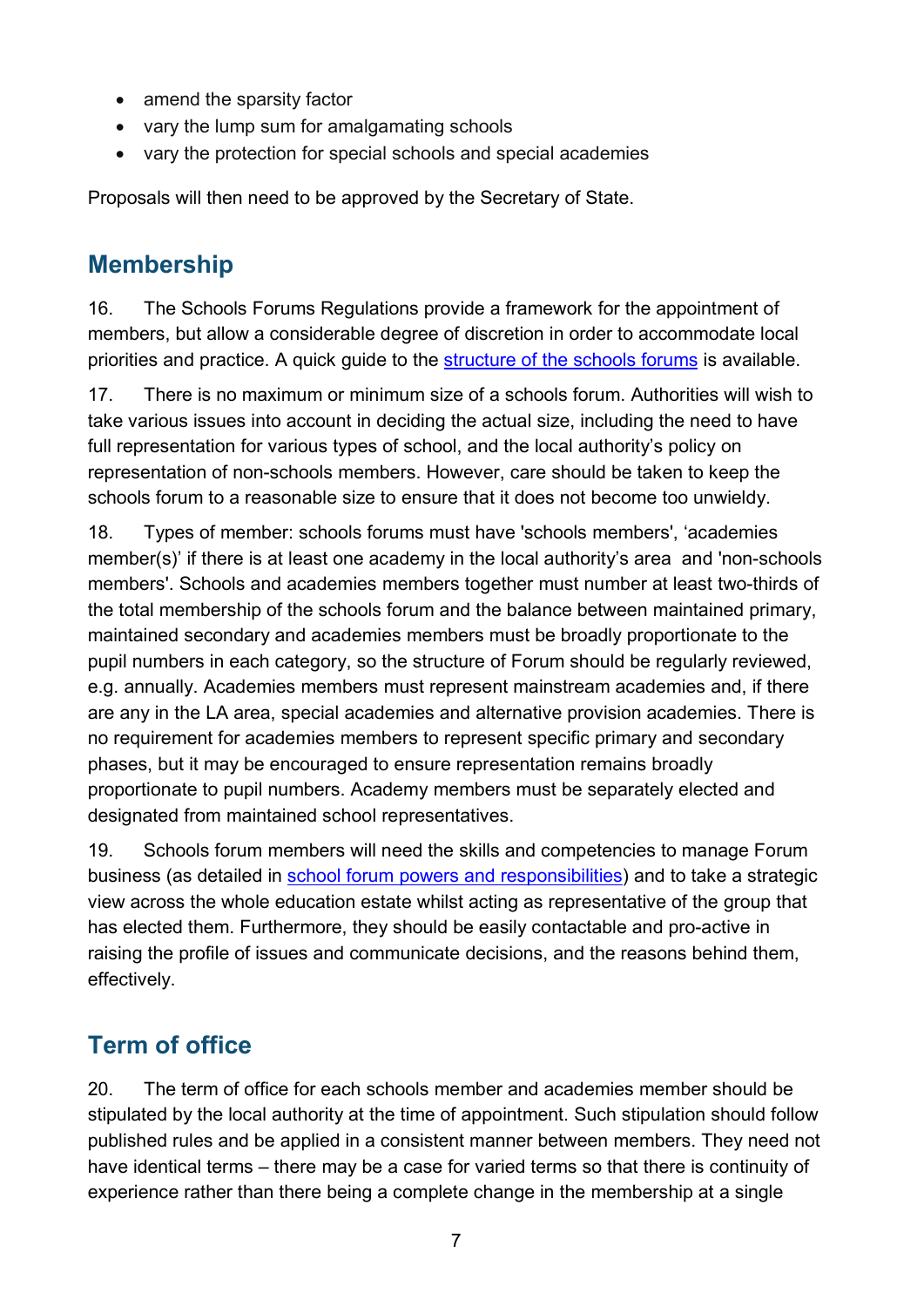point. The term of office should not be of a length that would hinder the requirement for the structure of the schools forum to mirror the type of provision in light of the pace of academy conversions. Examples of how this may work include:

- Holding vacancies until the schools forum structure is reviewed providing that this does not mean holding vacancies for an unreasonable length of time
- Increasing the size of the schools forum temporarily to appoint additional academy members, then delete schools member posts at the end of a term of office or when a vacancy arises
- Consider continuity of service where an academy conversion affects the school of a current schools member, would academies consider appointing that person as an academies member?

21. The length of term of office for non-schools members is at the discretion of the local authority. Schools and academies must be informed, within a month of the appointment of any non-schools member, of the name of the member and the name of the body that that member represents.

22. As well as the term of office coming to an end, a member ceases to be a member of the Schools Forum if he or she resigns from the schools forum or no longer occupies the office by which he or she became eligible for election, selection or appointment to the schools forum. For example, a secondary schools member must stand down if their school converts to an academy. A schools member representing community primary school governors who is no longer a governor of a community primary school in the relevant local authority must cease to hold office on the schools forum even if they remain a governor of a school represented by another group or sub-group. Other situations in which membership of the schools forum ends are if a member gives notice in writing to the local authority and, in the case of a non-schools member, the member is replaced by the local authority, for example at the request of the body which the member represents.

#### <span id="page-7-0"></span>**Schools members**

23. Schools members represent specified phases or types of maintained schools within the local authority. As a minimum, schools forums must contain representatives of two groups of schools: primary and secondary schools, unless there are no primary or secondary schools maintained by the LA. Middle schools and all through schools are treated according to their deemed status.

24. Where a local authority maintains one or more special schools the schools forum must have at least one schools member from that sector. The same applies to nursery schools and pupil referral units (PRUs).

25. The local authority then has discretion to divide the groups referred to in paragraph 16 and 17 into one or more of the following sub-groups: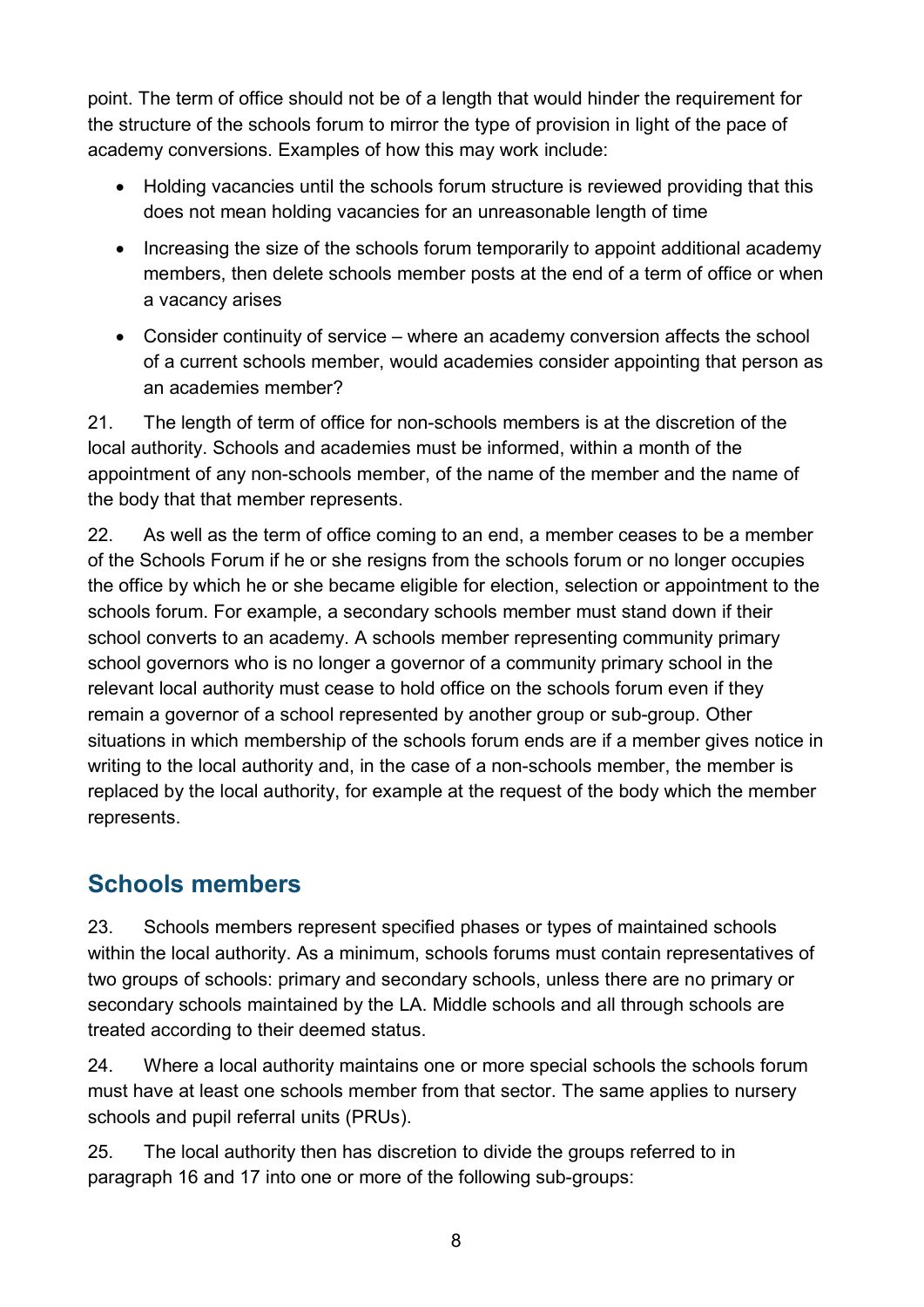- headteachers or headteachers' representatives in each group;
- governors in each group;
- headteachers or headteachers representatives and governors in each group;
- representatives of a particular school category, e.g. voluntary aided.

26. Headteachers can be represented by other senior members of staff within their school. Governors can include interim executive members of an interim executive board. The sub-groups do not have to be of equal size – for example, there may be more representatives of headteachers of primary schools than governors of such schools, or vice versa. The membership structure of the schools forum should ensure there is sufficient representation of each type of schools member in each group to ensure that debate within the schools forum is balanced and representative. As a minimum, there must be at least one representative of headteachers and one representative of governors among the schools members.

27. Whatever the membership structure of schools members on a schools forum, the important issue is that it should reflect most effectively the profile of education provision across the local authority to ensure that there is not an in-built bias towards any one phase or group.

#### <span id="page-8-0"></span>**Election and nomination of schools members**

28. The relevant group or sub-group is probably best placed to determine how their schools members should be elected.

29. It is good practice for those who draw up the scheme to ensure that a vacancy amongst a represented group would be filled by a nominee elected according to a process that has been determined by all those represented in that group, e.g. community primary school headteachers, or secondary school governors, ensuring that everyone represented has had the opportunity to stand for election and/or vote in such an election. The process must be restricted to the group in question – a headteachers phase group could only vote as a whole for headteacher members if the voting excluded academies, as academies members form a separate group.

30. It is not appropriate for a single person to be elected to represent more than one group or sub-group concurrently, i.e. if they were a governor at a primary and secondary school. They can stand for election from either group but can be appointed to represent only one of those groups.

31. The purpose of ensuring that each group or sub-group is responsible for their election process is to guarantee that there is a transparent and representative process by which members of schools forums are nominated to represent their constituents.

32. Appropriate support to each group or sub-group to manage their election processes should be offered by the clerk of a schools forum, or the committee/democratic services of a local authority. This may just include the provision of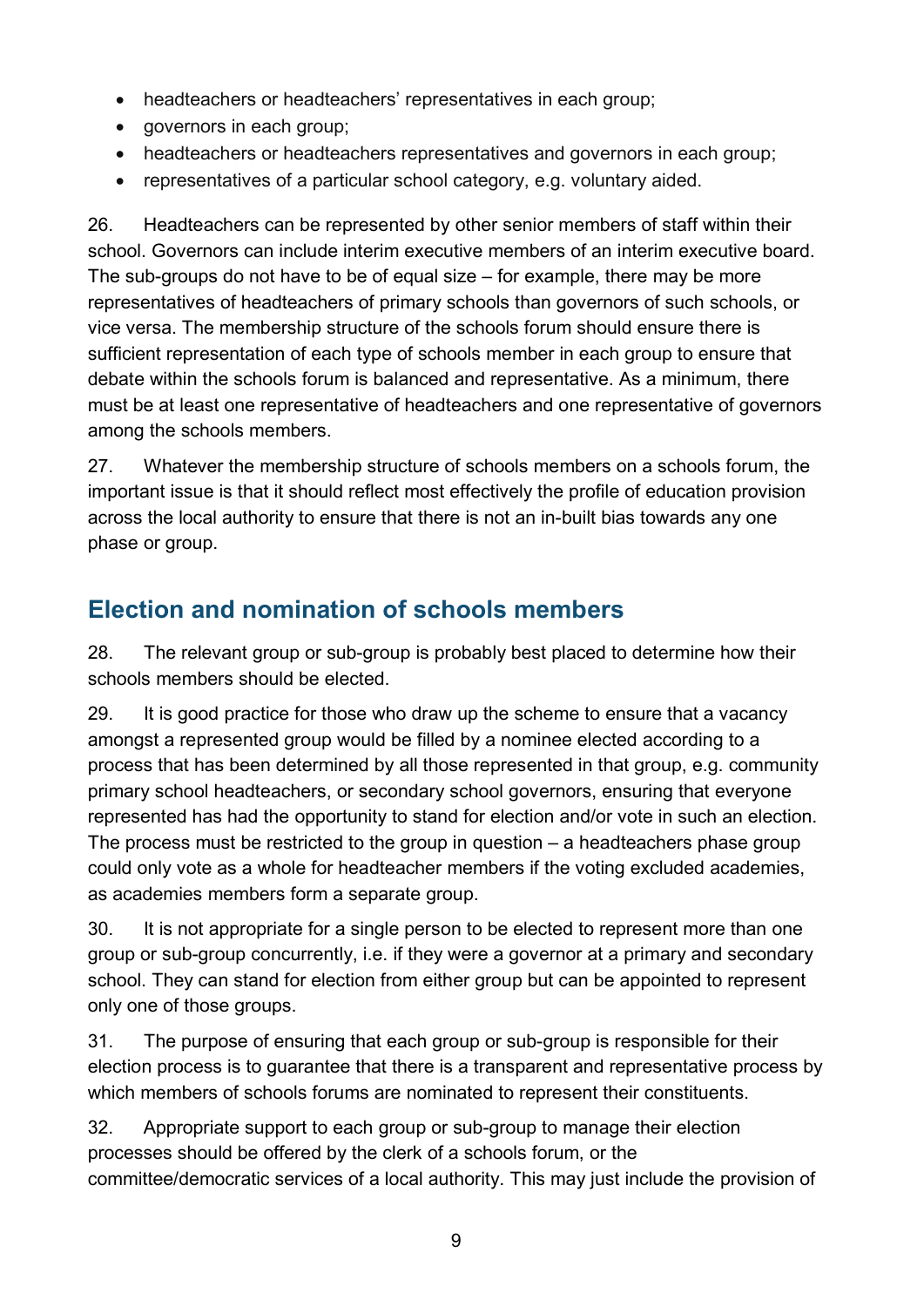advice but may also consist of providing administrative support in actually running the elections themselves.

33. As a minimum, we would recommend that the clerk of a schools forum make a record of the process by which the relevant schools within each group and sub-group elect their nominees to the schools forum and be able to advise the Chair of the schools forum and local authority on action that needs to be taken, where necessary, to seek new nominees.

34. In determining the process by which elections should be operated it is perfectly legitimate for a local authority to devise, in consultation with their schools forum, a model scheme for the relevant schools within a group or sub-group to consider and be invited to adopt. However, such a model scheme cannot be imposed on that body of schools: adaptations and/or alternative schemes may be adopted. A single scheme need not be adopted universally.

35. Care should be taken to ensure that every eligible member of a group or subgroup has an opportunity to be involved in the determination of their group's election process, is given the opportunity to stand for election if they choose to do so, and is involved in the election of their representative(s).

36. It would not be compliant with the regulations for the steering committee or Chair of a 'parent' group simply to make a nomination to represent their group or sub-group on a schools forum. Schools members must be elected, subject to paragraph 39 below.

37. The local authority may set a date by which the election should take place and must appoint the schools member if the election has not taken place by that date. The person appointed should be a member of the relevant group.

38. We would recommend that any scheme takes into account a number of factors:

- the process for collecting names of those wishing to stand for election;
- the timescale for notifying all constituents of the election and those standing;
- the arrangements for dispatching and receiving ballots;
- the arrangements for counting and publicising the results;
- any arrangements for unusual circumstances such as only one candidate standing in an election; and
- whether existing members can stand for re-election.

39. In the event of a tie between two or more candidates, then the local authority must appoint the schools member instead. The local authority may decide to appoint someone else rather than one of the candidates and might wish to take into account the experience or expertise of the individuals, and the balance between the different types of school represented on the schools forum.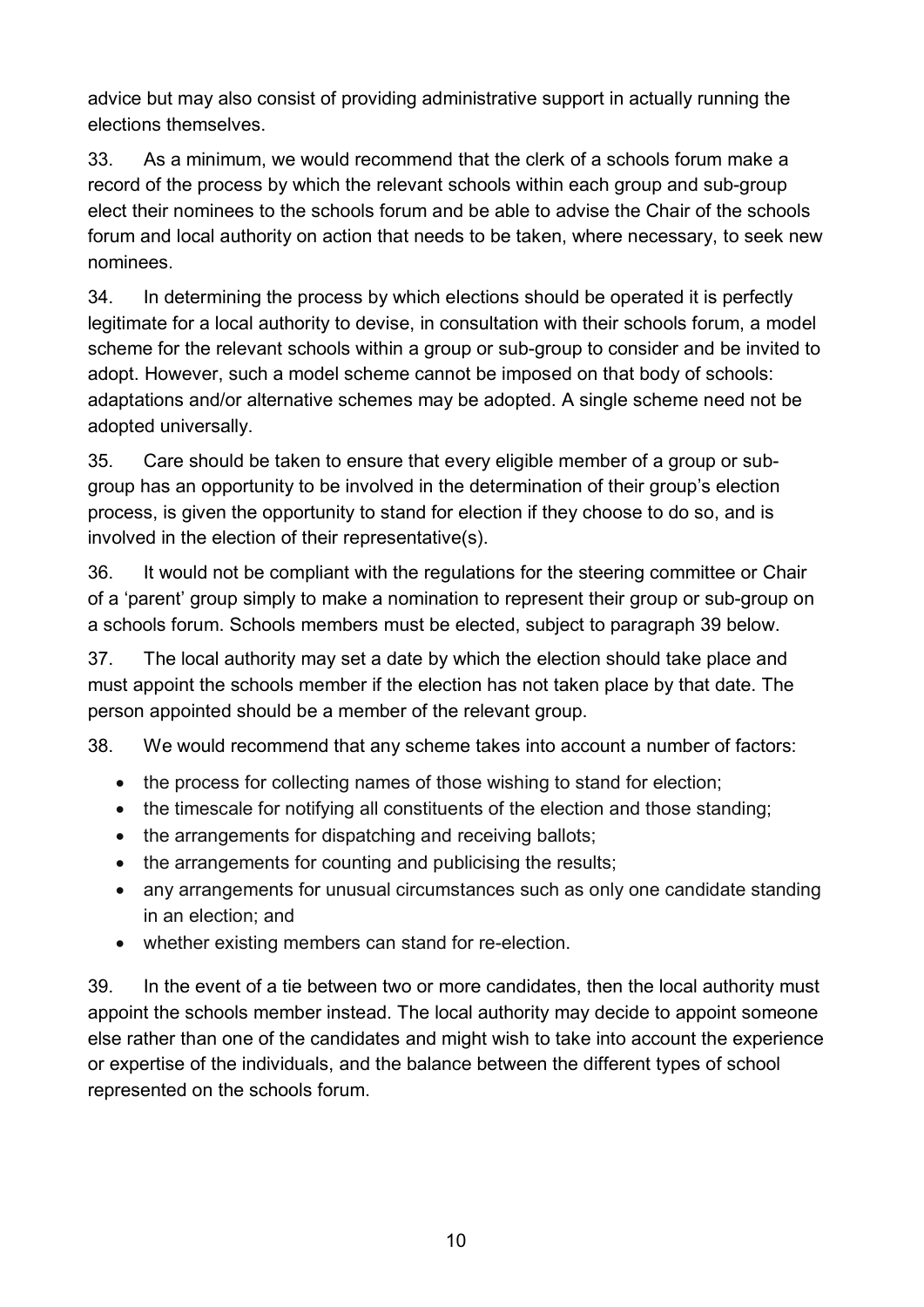#### <span id="page-10-0"></span>**Election and nomination of academies members**

40. Academies members must be elected by the proprietor bodies of the academies in the local authority's area, and they are probably best placed to determine the process. Academies members are there to represent the proprietor bodies of academies and are, therefore, not necessarily restricted to principals, senior staff or governors. The same factors should be taken into account as for the election of schools members, set out in paragraphs 28 to 39. For the avoidance of doubt, Free Schools, University Technical Colleges and Studio Schools are classed as academies for this purpose. There is no distinction between sponsored, non-recoupment and converter academies.

41. There are three sub-groups for academy members: mainstream academies, special academies and alternative provision academies and it is for the proprietors of academies within each of these sub-groups to elect their representatives. It is not appropriate, therefore, for headteacher phase groups to determine representation unless the academy proprietors have agreed and even then the voting would need to exclude maintained school representatives. There is no requirement for academies members to be split into primary and secondary sub-groups. However, local authorities may wish to encourage academies to consider the pupil proportions across all academies when electing their representatives.

42. Where there is only one academy in a sub-group in the local authority's area, then their proprietor body must select the person who will represent them.

43. It is possible that a single person be appointed as an academies member to more than one schools forum, for example if an academy chain is located across multiple local authorities, providing they are elected on each occasion in accordance with the agreed election process for each separate schools forum.

44. As with schools members, the local authority may set a date by which the election should take place and must appoint an academies member if the election does not take place by that date, or if an election results in a tie between two or more candidates.

#### <span id="page-10-1"></span>**Non-schools members**

45. Non-schools members may number no more than a third of a schools forum's total membership (excluding observers – see paragraph 58). A representative of providers of 16-19 education must be elected from those providers. This includes those in the FE sector (FE and sixth form colleges) and other post-school institutions that specialise in special education needs (SPIs), where 20% or more of their students reside in the local authority's area. As with academies the providers are probably best placed to determine the election process.

46. The local authority must appoint at least one person to represent early years providers from the private, voluntary and independent (PVI) sector. Early years PVI settings need to be represented because funding for the free entitlement for three and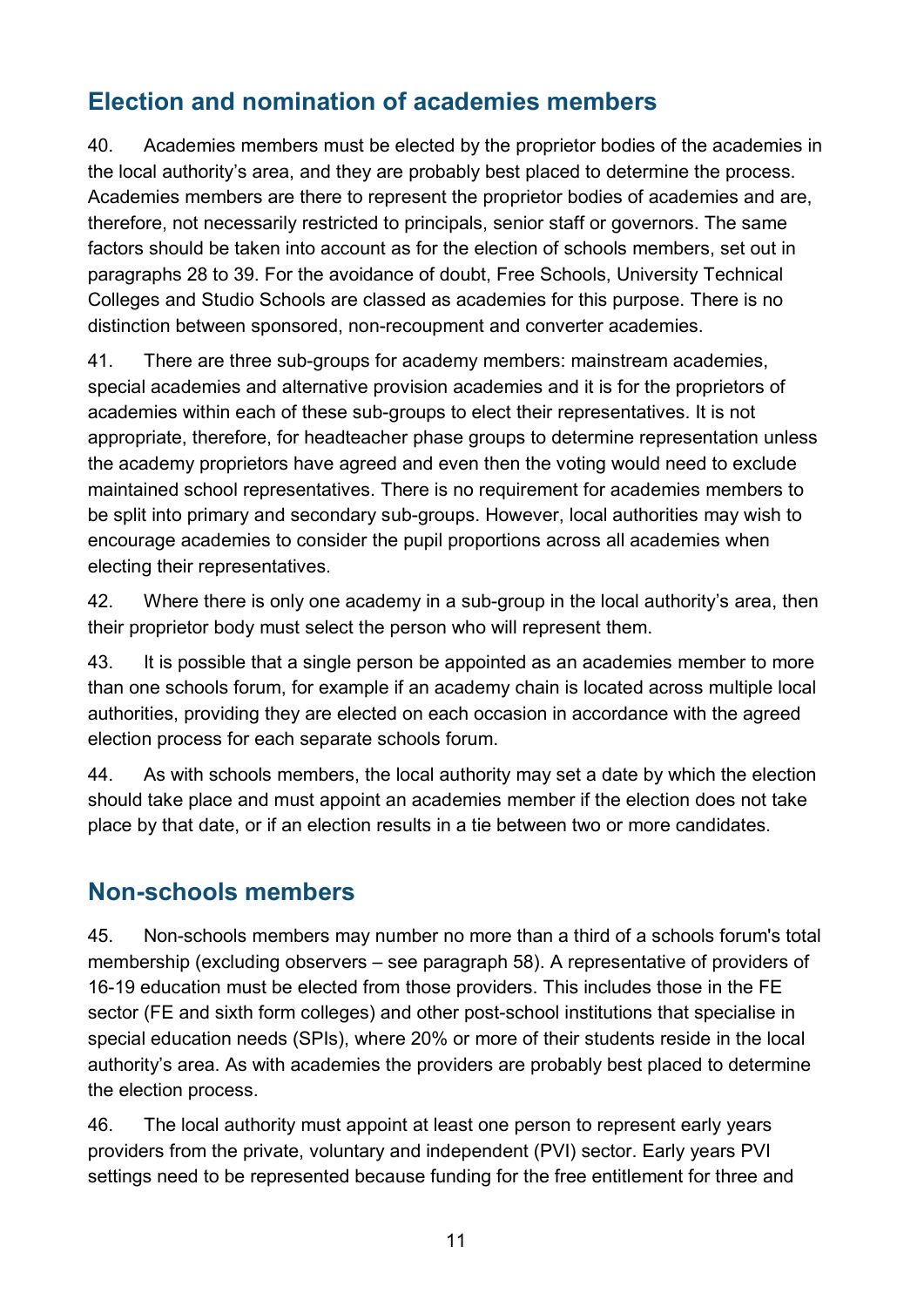four year olds and eligible two year olds comes from the Dedicated Schools Grant, and all settings are funded through the Early Years Single Funding Formula (EYSFF).

47. Before appointing additional non-schools members to the schools forum, the local authority must consider whether the Church of England and Roman Catholic dioceses situated in the local authority's area; and, where there are schools or academies in the area with a different religious character, the appropriate faith group, should be represented on the schools forum. If diocesan authorities nominate members for appointment as non-schools members they may wish to consider what type of representative would be most appropriate – schools-based such as a headteacher or governor, or someone linked more generally with the diocese, e.g. a member of the education board.

48. It is also good practice for local authorities to ensure that the needs and interests of all the pupils in the local authority are adequately represented by the members of a schools forum. The interests of pupils in maintained schools can be represented by schools members. Some pupils in a local authority, however, are not in maintained schools but instead are educated in hospitals, independent special schools and nonmaintained special schools. Certain types of non-schools members can play an important role in representing the interests of these groups of pupils. They can also play a role in representing the interests and views of the services that support those groups of vulnerable and at-risk pupils who nevertheless are on the roll of maintained schools, such as looked after children and children with special educational needs.

49. The purpose of non-schools members is also to bring greater breadth of discussion to schools forum meetings and ensure that stakeholders and partners other than schools are represented. Organisations which typically provide non-schools members are trades unions, professional associations and representatives of youth groups. Parent groups could also be considered. However, as there are clearly limited numbers of non-schools members able to be on a schools forum, care should be taken to ensure that an appropriate representation from wider stakeholders is achieved.

#### <span id="page-11-0"></span>**Other membership issues**

50. There are three restrictions placed on who can be a non-schools member of a schools forum. The local authority cannot appoint:

- an elected member of the local authority who is appointed to the executive of that local authority (a lead member/portfolio holder) 'executive members',
- the Director of Children's Services or any officer employed or engaged to work under the management of the Director of Children's Services, and who does not directly provide education to children (or manage those who do) ('relevant officer' (a) and (b)),
- other officers with a specific role in management of and/or who advise on funding for schools ('relevant officer' part (c)).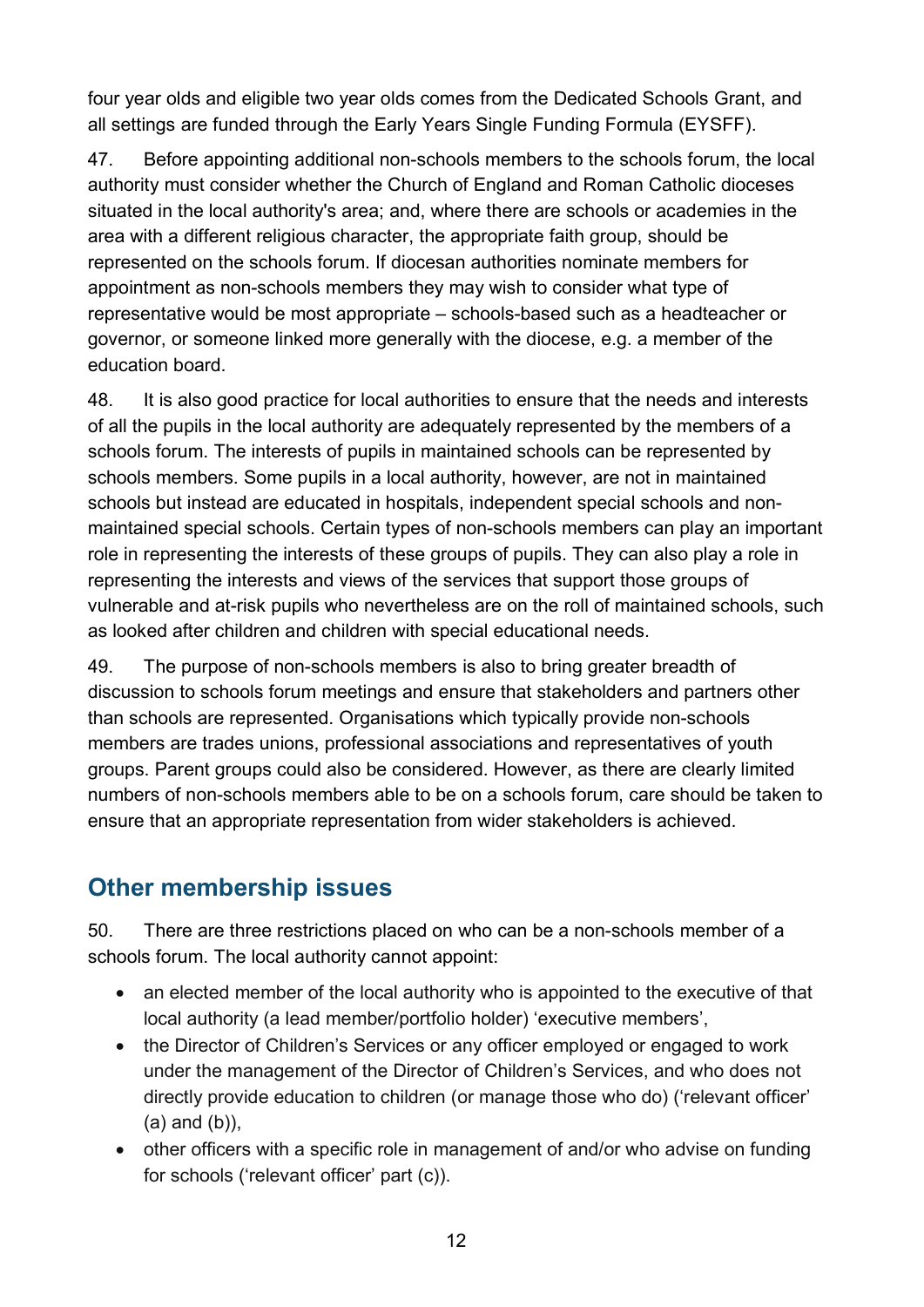51. Schools forums have the power to approve a limited range of proposals from their local authority: the restrictions ensure that there is no conflict of interest between the proposing body (the local authority) and the approving body (the schools forum).

52. However, non-executive elected members and those officers who are employed in their capacity as headteachers or teachers and those who directly manage a service which provides education to individual children and/or advice to schools on, for example, learning and behavioural matters are eligible to be members of schools forums.

53. In the case of non-executive elected members, they may be a schools member (by virtue of them being a school governor), an academies member or a non-schools member. As a non-schools member they may be well placed to fulfil the broader overview and scrutiny role they have within the local authority in general.

54. However, the inclusion of non-executive elected members and certain officers is not a requirement. Many schools forums do not have such members on them and it is for each local authority and schools forum to consider how best to ensure the right balance of school and non-school representation on the schools forum, taking into account their local circumstances and preferences.

#### <span id="page-12-0"></span>**The role of executive elected members**

55. A schools forum needs to ensure that there are systems in place for executive members of the Council to be aware of its views on specific issues and, in particular, any decisions it takes in relation to the Schools Budget and individual budget shares.

56. Executive members with responsibility for education/children's services or resources of the local authority are able to participate in schools forum meetings. By doing so such elected members are able to contribute to the discussion and receive firsthand the views of the schools forum: it is clearly good practice for this to be the case and the regulations provide the right for executive members to attend and speak at schools forum meetings. However, there is no requirement for this to happen so at the very least there should be clear channels of communication between the schools forum and executive members. Communication may also be assisted if schools forum members attended relevant Cabinet meetings as members of the public, e.g. when the funding formula is decided.

#### <span id="page-12-1"></span>**Recording the composition of schools forums**

57. Each local authority must make a written record of the composition of its schools forum detailing the numbers of schools members and by which group or sub-group they were elected, the number of academies members and the number of non-schools members, their terms of office, how they were chosen and whom they represent. This record should also indicate the term of office for schools and academies members. It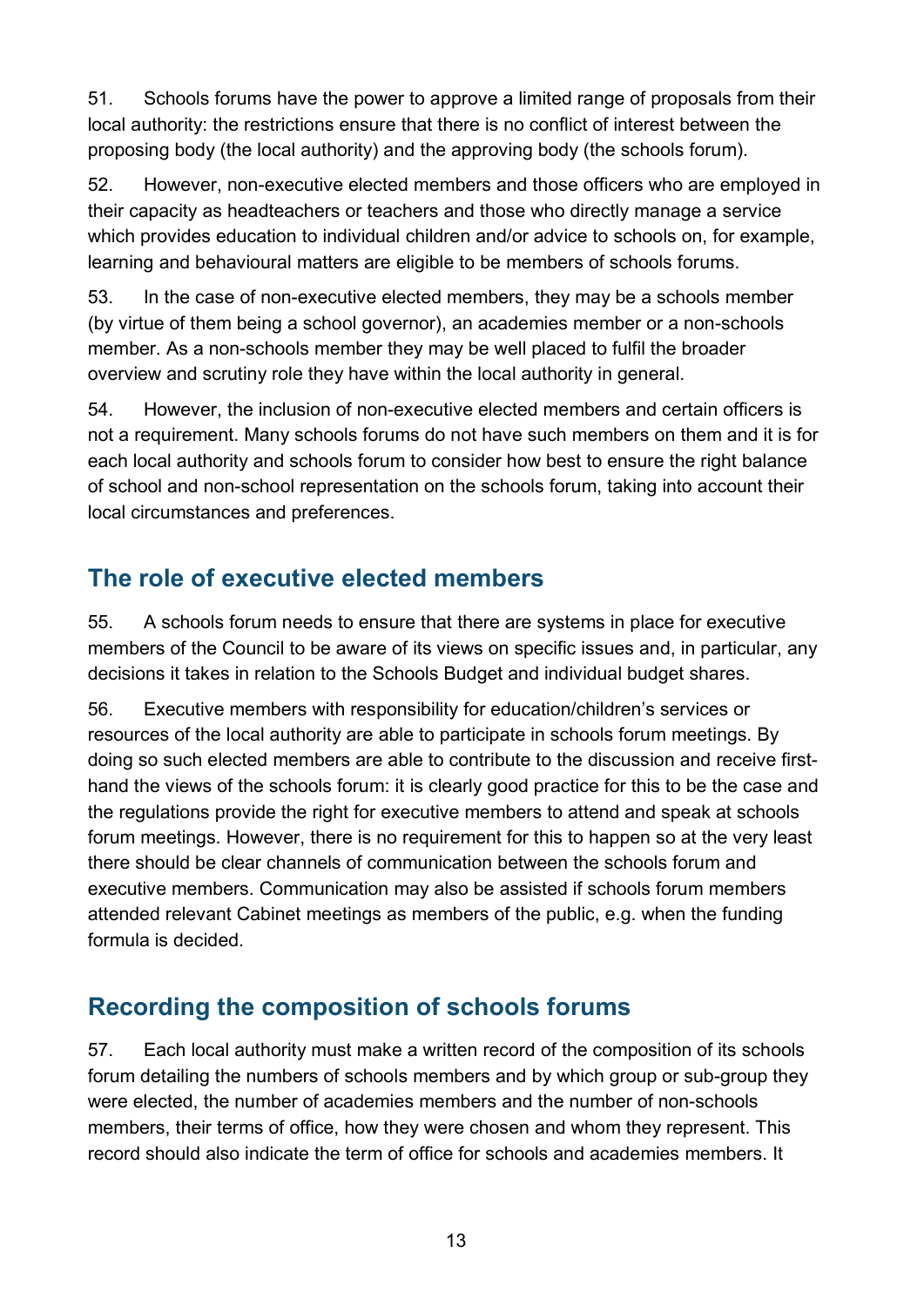would be helpful if this were published on the schools forum website so schools and wider stakeholders can easily find who their representatives are.

#### <span id="page-13-0"></span>**Observers**

58. The Regulations provide that the Secretary of State can appoint an observer to attend and speak at schools forum meetings, e.g. a representative from the Education Funding Agency (EFA). This allows a conduit for national policy to be discussed at a local level and provide access for schools forum to an additional support mechanism, e.g. where there are highly complex issues to resolve.

#### <span id="page-13-1"></span>**Participation of local authority officers at meetings**

59. Only specific officers can speak at meetings of the schools forum. These officers are:

- Director of Children's Services or their representative
- Chief Financial Officer or their representative
- Any person invited by the schools forum to provide financial or technical advice
- Any person presenting a paper to the schools forum but their ability to speak is limited to the paper that they are presenting.

60. In the majority of cases schools forums are supported by a specific officer. In the course of their work, however, schools forums will be required to consider a whole range of issues and they may consider it appropriate that other officers attend for specific items of business. Where this is the case, the local authority should meet the schools forum's requests as far as possible.

#### <span id="page-13-2"></span>**Procedures**

61. Many procedural matters are not prescribed in the regulations and are at the discretion either of the local authority or the schools forum itself. However, there are requirements in the regulations relating to:

• **Quorum:** A meeting is only quorate if 40% of the total membership is present (this excludes any observers, and it is 40% of the current membership excluding vacancies). If a meeting is inquorate it can proceed but it cannot legally take decisions (e.g. election of a Chair, or a decision relating to funding conferred by the funding regulations). An inquorate meeting can respond to local authority consultation, and give views to the local authority. It would normally be good practice for the local authority to take account of such 'unofficial' views, but it is not legally obliged to do so. In practice, the arrangements for meetings should be made to reduce the chance of a problem with the quorum. The quorum stipulation is in the regulations to help ensure the legitimacy of decisions;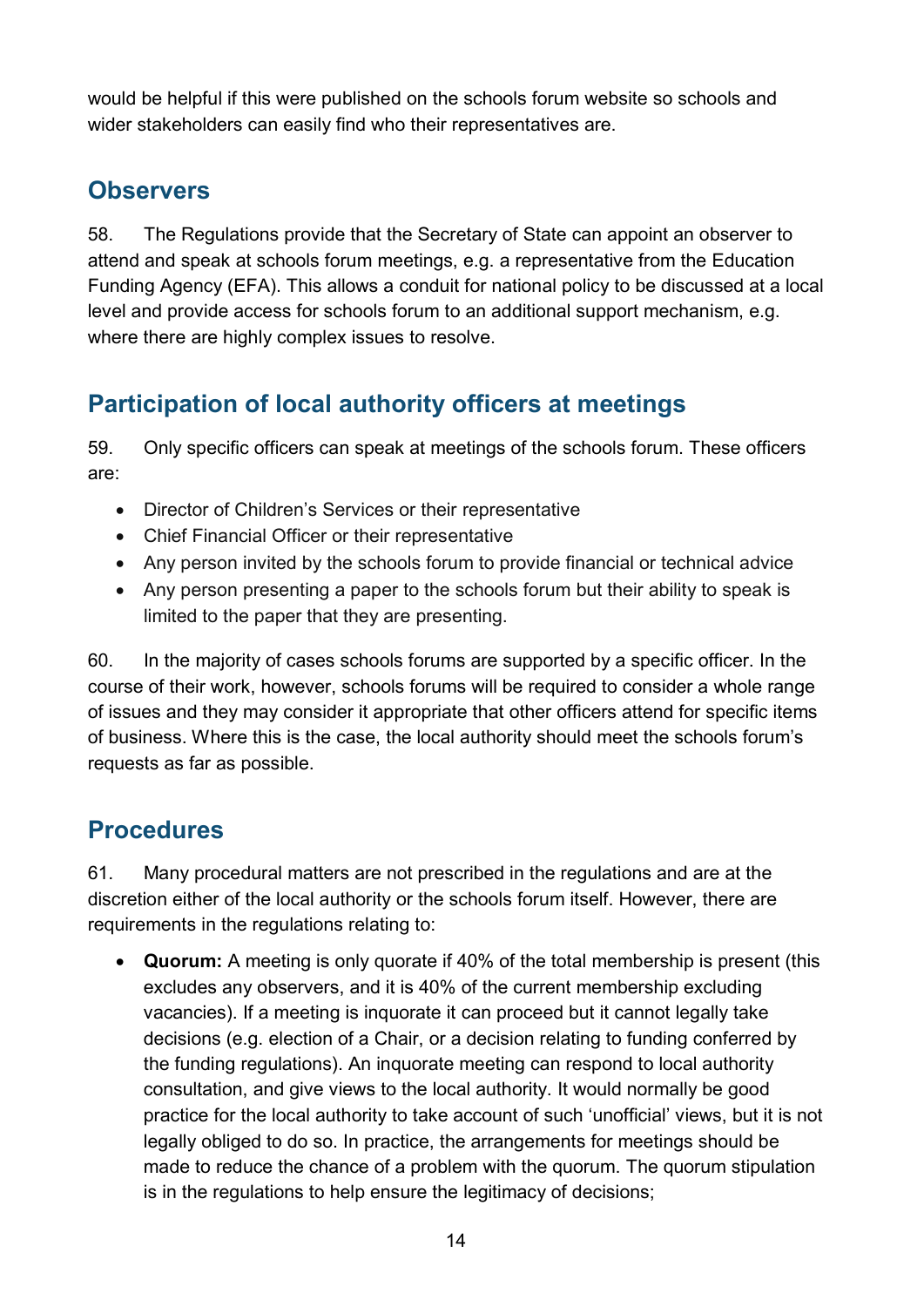- **Election of a Chair:** Under the Regulations, if the position of Chair falls vacant the schools forum must decide how long the term of office of the next Chair will be. This can be for any period, but the schools forum should consider carefully whether a period exceeding two years is sensible. A long period will also cause problems if the member elected as Chair has a term of office as a member which comes to an end before their term of office as Chair ends. The schools forum must elect a Chair from amongst its own members, so it is not possible to elect an independent Chair. In addition any elected member of the local authority or officer of the local authority who is a member of a schools forum may not hold the office of Chair. Schools forums can also appoint to a position of vice Chair to provide cover if the Chair is absent or the post vacant;
- **Voting procedures:** The Regulations provide that a schools forum may determine its own voting procedures save that voting on:
	- o the funding formula is limited to schools members, academies members and PVI representatives
	- o de-delegation will be limited to the specific primary and secondary phase of maintained schools members.
- **The powers which schools forums** have to take decisions on a range of funding matters increase the importance of clear procedures, e.g. decisions are made on a simple majority or the threshold to be met if higher. These procedures should take account of any use of working groups by the schools forum – for example a decision might be taken by voting to accept and adopt a report by a working group (see paragraph 65). As part of any voting procedure there should be clarity in the procedures for recording the outcome of a vote, and any resolutions a schools forum makes in relation to any vote taken;
- **Substitutes:** The local authority must make arrangements to enable substitutes to attend and vote (where appropriate) at schools forum meetings. This applies to schools members, academies members and non-schools members. The arrangements must be decided in consultation with schools forum members.
- **Defects and vacancies:** The Regulations provide that proceedings of the schools forum are not invalidated by defects in the election or appointment of any member, or the appointment of the Chair. Nor does the existence of any vacancy on the schools forum invalidate proceedings (see paragraph 61 on quorum).
- **Timing:** schools forums must meet at least four times a year

62. Where the regulations make no provision on a procedural matter, local discretion should be exercised. It is for the local authority to decide how far it wishes to establish rules for the schools forum to follow, in the form of standing orders. While it is entitled to do so, it is of course good practice to allow the schools forum to set its own rules so far as possible.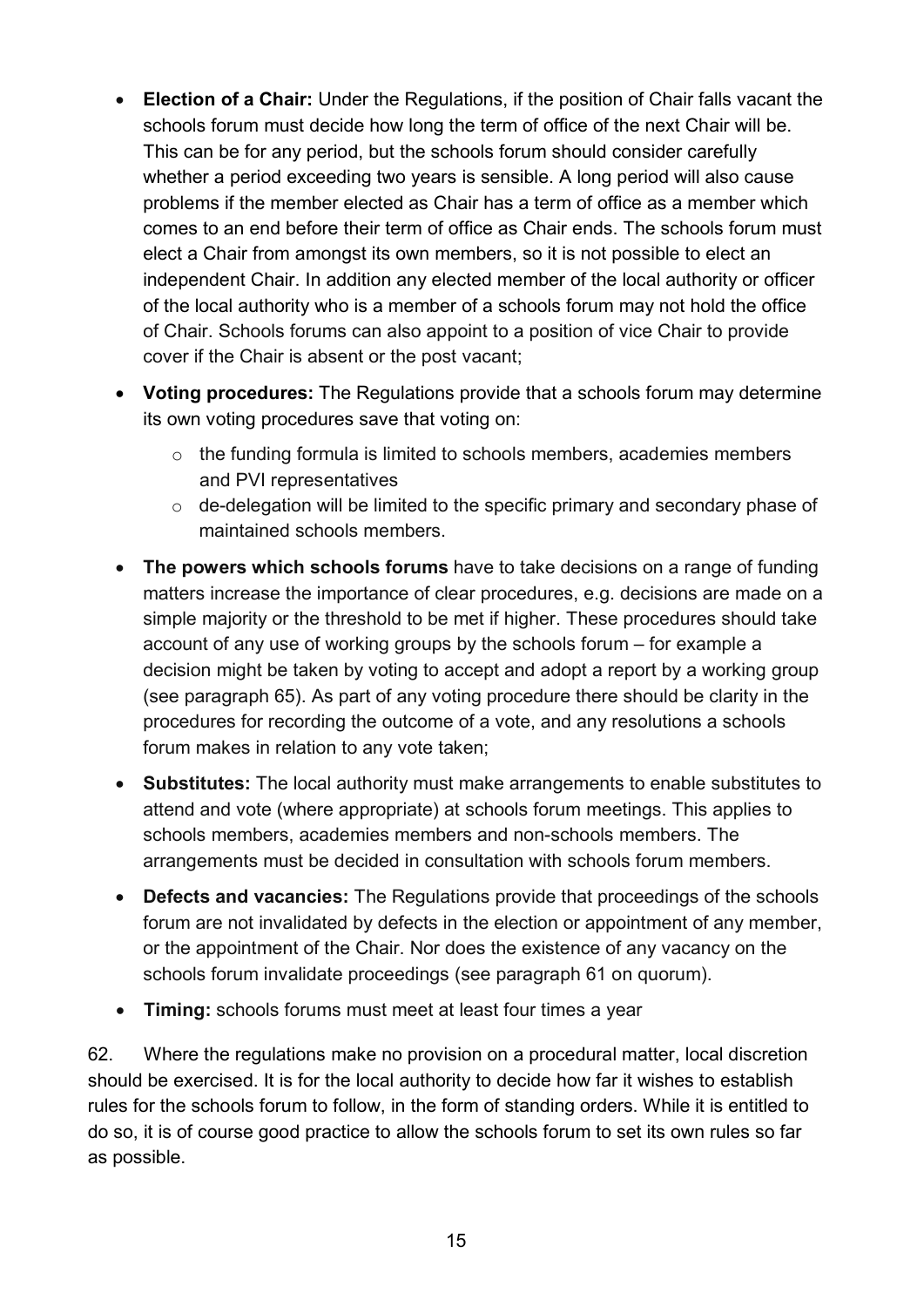#### <span id="page-15-0"></span>**Public access**

63. Schools forums are more than just consultative bodies. They also have an important role to play in approving certain proposals from their local authority and are therefore involved in the decision making process surrounding the use of public money at local level. As a result schools forums are required to be open to the public. Furthermore papers, agendas and minutes must be publicly available well in advance of each meeting. It is good practice that notification that the schools forum is a public meeting is included on the website and papers are published at least a week in advance. Local authorities should ensure that the websites are accessible and easy to find.

64. Some schools forums already operate very much along the lines of a local authority committee. This is perfectly legitimate and will provide a consistent framework for the running of meetings that are open to the public, and the publishing of papers and agendas well in advance of the meeting and minutes published promptly as required under Regulation 8(13) of the Schools Forum Regulations 2012.

#### <span id="page-15-1"></span>**Working groups**

65. It is open to a schools forum to set up working groups of members to discuss specific issues, and to produce draft advice and decisions for the schools forum itself to consider. The groups can also include wider representation - for example, an early years reference group can represent all the different types of provider to consider the detail of the early years single funding formula. The reference group would then be able to give its considered view on the local authority's proposals to the schools forum. The schools forum should not delegate actual decisions or the finalisation of advice to a working group, as this may have the effect of excluding legitimate points of view.

#### <span id="page-15-2"></span>**Urgent business**

66. It is good practice for the local authority to agree with its schools forum an urgency procedure to be followed when there is a genuine business need for a decision or formal view to be expressed by the schools forum, before the next scheduled meeting. The local authority may of course call an unscheduled meeting; but it may also wish to put in place alternative arrangements such as clearance by email correspondence or some other means. Such instances should be avoided so far as possible but are legitimate provided all members of the schools forum have an opportunity to participate, the logistics provide a reasonable opportunity for consideration and the local authority policy on data security is not compromised.

67. It is not legal for the Chair to take a decision on behalf of the schools forum, no matter how urgent the matter in question; but a schools forum may wish to put in place a procedure for the Chair to give the local authority a view on an urgent issue.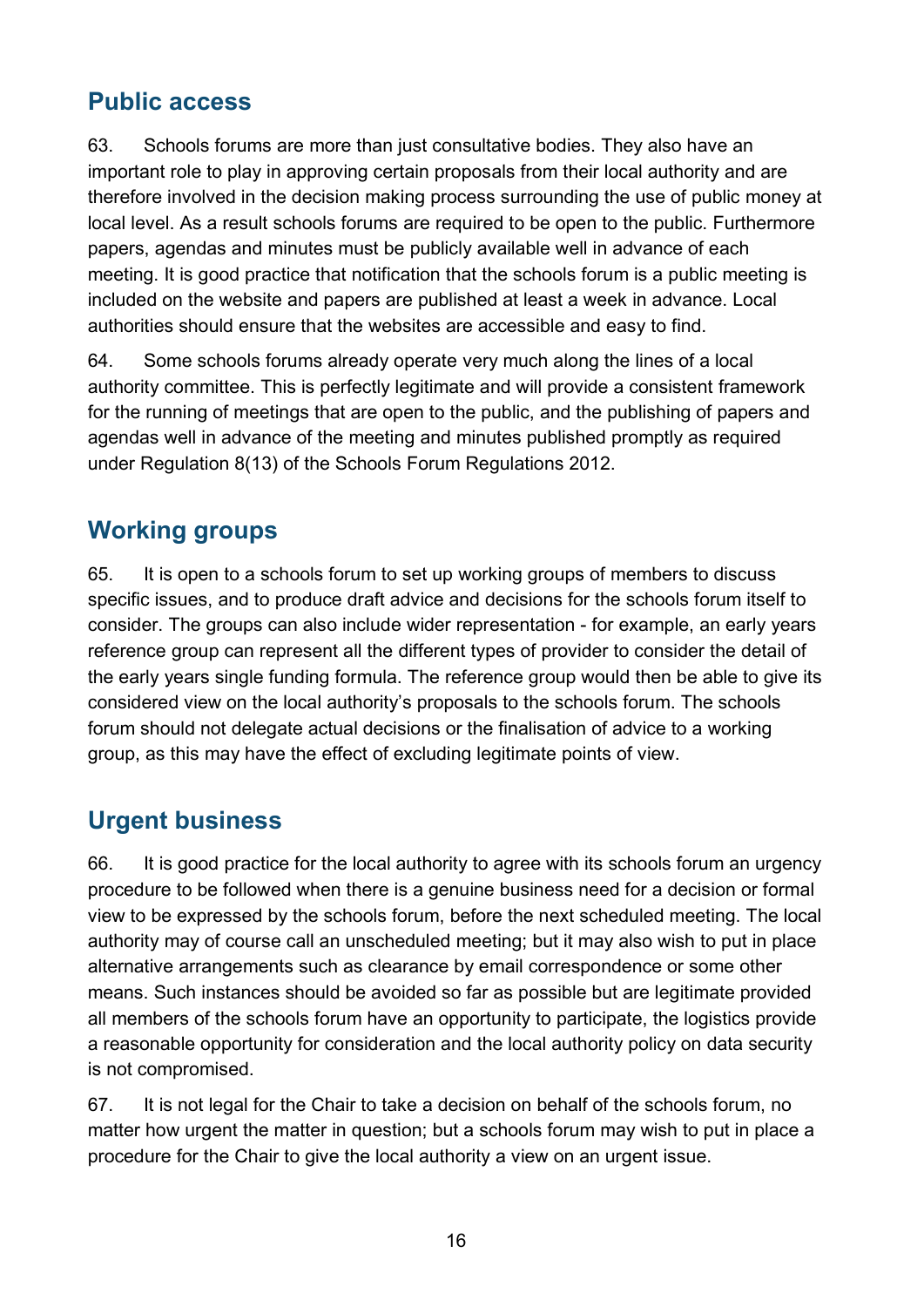#### <span id="page-16-0"></span>**Resources of the schools forum**

68. The costs of a schools forum fall in the centrally retained budget portion of the Schools Block of local authorities.

69. It is legitimate to charge the running costs of schools forums to this budget including any agreed and reasonable expenses for members attending meetings, the costs of producing and distributing papers and costs room hire and refreshments and for clerking of meetings. Beyond these costs some schools forums have a budget of their own to use for activities such as commissioning research or other reports. The [2014](http://www.legislation.gov.uk/uksi/2014/3352/contents/made)  [School and Early Years Finance Regulations](http://www.legislation.gov.uk/uksi/2014/3352/contents/made) provide that the level of resource devoted to running schools forums in 2015-16 is limited to 2014-15 levels unless the Secretary of State agrees an increase.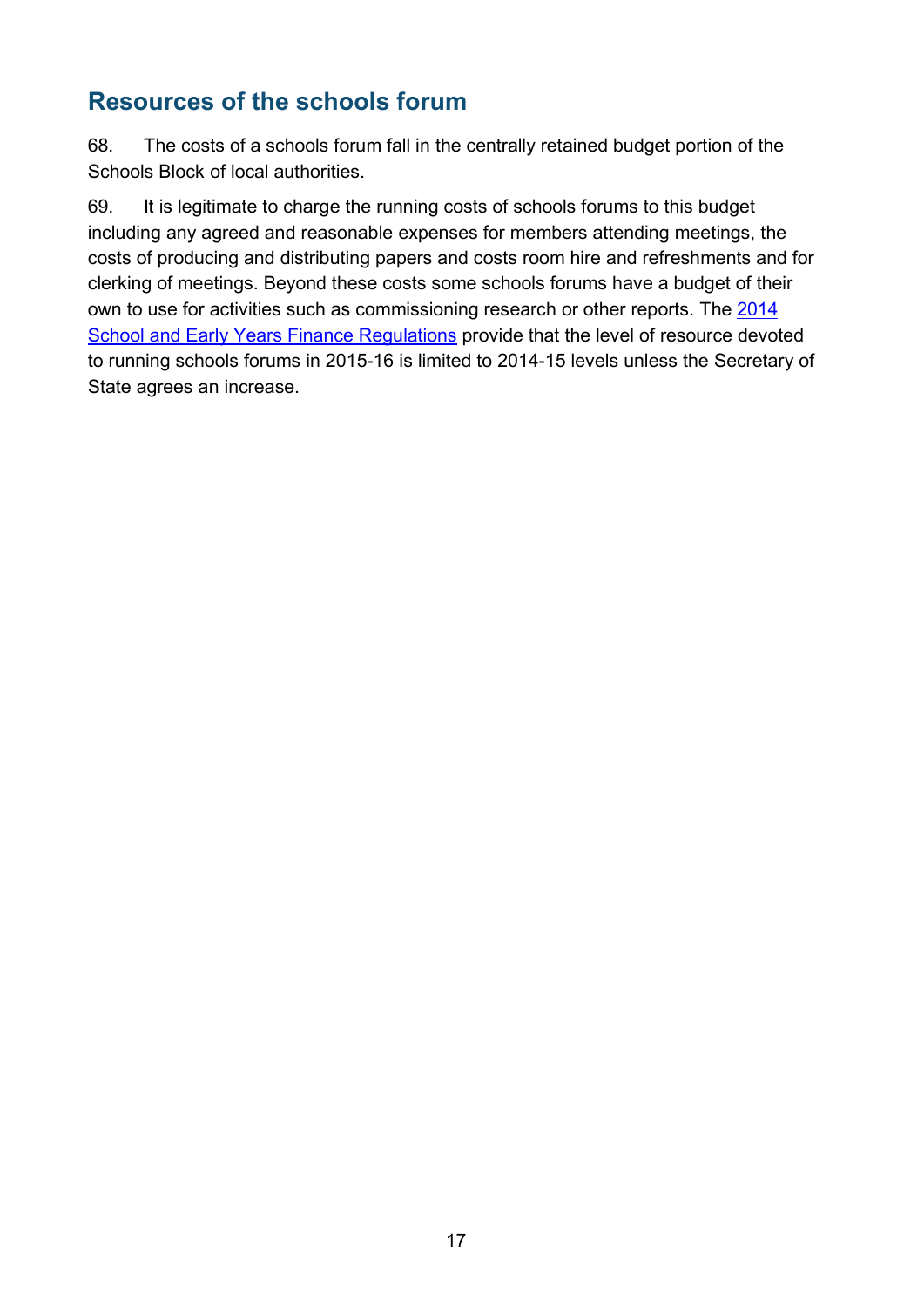## <span id="page-17-0"></span>**Section 2 – effective schools forums**

#### <span id="page-17-1"></span>**Introduction**

70. As the previous section outlined, local authorities have responsibility for establishing schools forums. They also have an ongoing responsibility to provide them with appropriate support, information and guidance in carrying out their functions and responsibilities.

71. The following outlines some aspects of what local authorities and schools forums should consider in ensuring that their schools forums are as effective as possible. The pace of academy conversions in particular means that this significant sector must be properly represented and feel that it is able to play a meaningful part in the discussions of the schools forum.

72. Central to the effectiveness or otherwise of a schools forum will be the relationship between it and its local authority. The local authority will have a significant influence on this: the support it provides; the resources it devotes and the weight it gives to the views of schools forums all contribute to the nature of the relationship. There are therefore a number of characteristics of this relationship that are particularly important:

- Partnership: Having a shared understanding of the priorities, issues and concerns of schools, academies and the local authority.
- Effective Support: The business of the schools forum is supported by the local authority in an efficient and professional manner.
- Openness: It is important that a schools forum feels it is receiving open, honest and objective advice from its local authority.
- Responsiveness: Local authorities should as far as possible be responsive to requests from their schools forums and their members. Schools forums themselves should also be aware of the resource implications of their requests.
- Strategic view: Members of schools forum should consider the needs of the whole of the educational community, rather than using their position on a schools forum to advance their own sectional or specific interests.
- Challenge and Scrutiny: schools forums may be asked to agree to proposals from their local authority that will have an effect on all schools and academies in the local area. The extent to which schools forums can scrutinise and challenge such proposals is an important aspect of their effectiveness.

73. The characteristics identified above are just some of the aspects that will contribute to an effective schools forum. The following provides more detail on some of the specific issues that local authorities and schools forums may wish to consider in thinking about their own arrangements.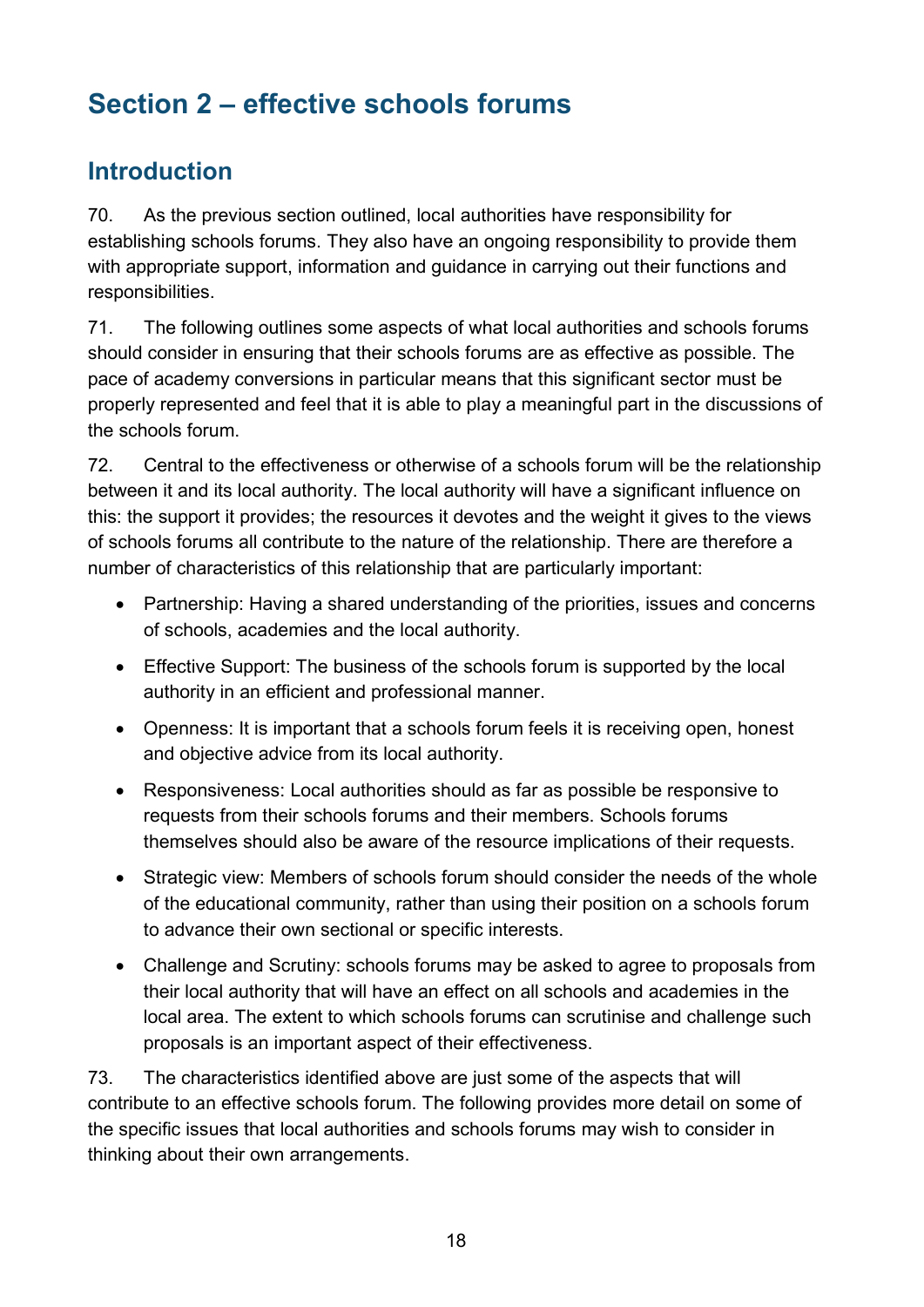#### <span id="page-18-0"></span>**Induction of new members**

74. When new members join the schools forum appropriate induction materials should be provided. These might include material relating to the operation of the schools forum together with background information about the local and national school funding arrangements. Typically they might comprise:

- the constitution of the schools forum
- a list of members including contact details and their terms of office
- any locally agreed terms of reference explaining the relationship between the schools forum and the local authority
- copies of minutes of previous meetings
- the programme of schools forum meetings for the year
- the local schools forum web address

75. This Operational and Good Practice Guide, suitably supplemented by local material, should also be provided to new members on their appointment.

76. Where there is sufficient turnover of schools forum members in any particular year the local authority may wish to organise a one-off induction event to brief new members. Such an event would usefully include an outline of the role of the schools forum and the national funding arrangements for schools and local authorities. It might also include an explanation of the local funding formula and any proposals for review. The opportunity could also be taken to explain the main reporting requirements for school and local authority expenditure.

#### <span id="page-18-1"></span>**Training**

77. Ideally schools forum members should be able to use some of the budget set aside for schools forum running costs for accessing relevant training activities. Some training will be provided by officers of the local authority but members may wish to attend national or regional events, the costs of which, where necessary, can be supported from the schools forum budget. Local and national bodies have a key role to play in developing the competencies of forum members.

78. Training will need to be provided in response to any changes in the role of the schools forum and national developments in respect of school funding.

#### <span id="page-18-2"></span>**Agenda setting**

79. The process by which the agenda for a meeting or cycle of meetings is set is in many respects one of the key determinants of the effectiveness or otherwise of a schools forum.

80. The frequency and timing of meetings of the schools forum should be agreed in advance of each financial or academic year. In drawing up this cycle of meetings, in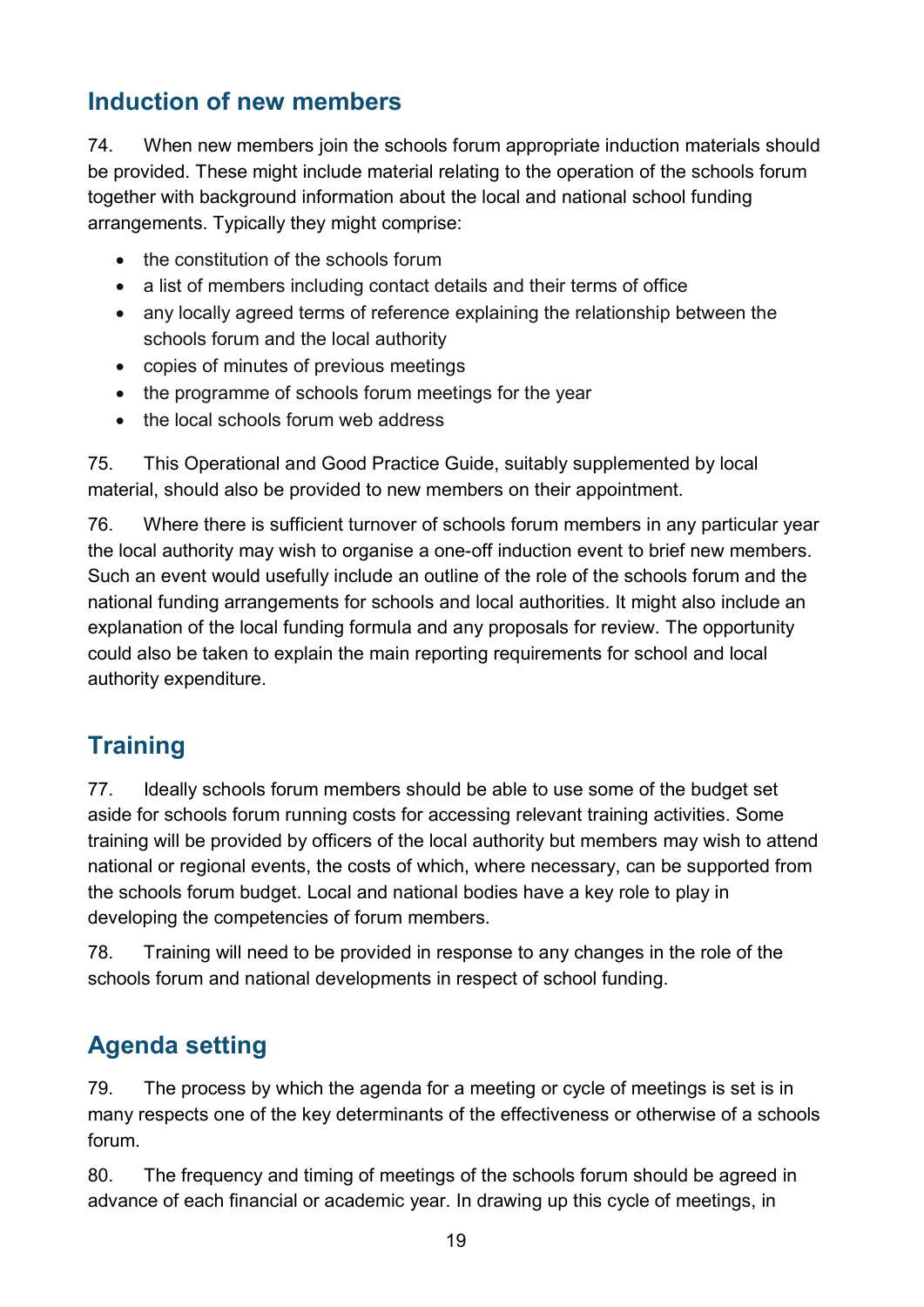consultation with the schools forum, the local authority should provide a clear overview of the key consultative and decision-making points in the school funding cycle. These will be drawn from a combination of national and local information and should inform the basic agenda items that each meeting needs to cover. For instance meetings will need to be scheduled at appropriate points to enable the schools forum to consider the outcomes of local consultations and national announcements.

81. Although the business of schools forums must be open and transparent, it is recognised that from time to time items of a confidential nature will need to be discussed. It is recommended that authorities apply the same principles that they apply to Council/Cabinet meetings when judging an item to be confidential and adopt similar practices for dealing with those reports in the meeting, e.g. placing them together at the end of the agenda.

#### <span id="page-19-0"></span>**Preparation for a schools forum meeting**

82. It is vital that the schools forum is transparent, open and has clear communication lines to all of the members that are represented. This ensures the wider school family are aware of the business discussed, the impact on their setting and the reasons for the decisions.

83. The vast majority of a schools forum's business will be transacted on the basis of prepared papers. It is therefore important that these are concise, informative and produced in a timely and consistent manner. Recommendations should be clearly set out at the beginning of each report. It is also helpful if the front of the report confirms whether the report is for information or decision and who is eligible to vote where relevant.

84. It is good practice for the schools forum and local authority to agree a standard for papers. It is usual for papers to be dispatched at least one week prior to the meeting at which they will be discussed to allow members to consider them and if necessary canvass views from the group they are representing. Papers should be published on the local authority's website at this time to enable representations to be made to schools forum members.

85. Consistency in the presentation of papers also contributes to the effectiveness of meetings: it helps set the tone of meetings, facilitate the engagement of all members and signal the importance the local authority attaches to the work of the schools forum. Ideally such a standard should be agreed between the schools forum and local authority. The publishing of papers as a single pdf file is helpful as it saves time and avoids accessing multiple documents both in advance of, and during, the meeting. An Executive Summary of the reports can provide schools forum members and members of the public with an overview of the agenda and the decisions required.

86. The publishing of papers on a publicly available website well in advance of the meeting ensures that all interested parties are able to access papers. Some schools forums ensure that each represented group meets in the days immediately prior to the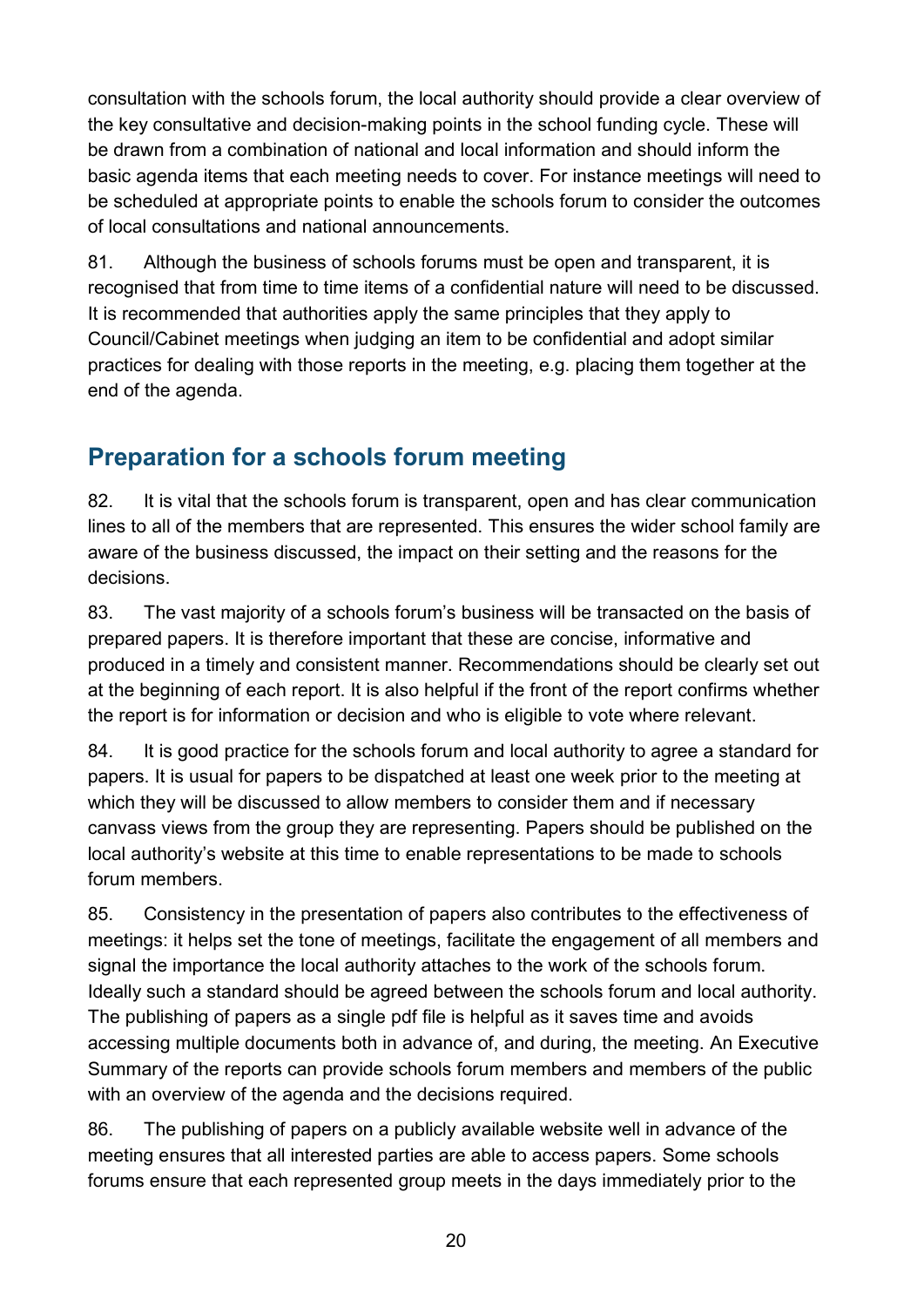schools forum meeting to ensure the agenda is discussed and schools forum members are properly briefed by the group they represent. Although on occasions it is inevitable that schools forums will receive late, or tabled reports it does create some difficulty for members as they will not have been able to seek the views of those they represent.

87. Schools forums can consider adopting a flexible arrangement for time immediately prior to the meeting. For example it could be used for training of new members, or as a drop-in session for members to ask items of clarification, or for members to meet without officers to discuss the agenda.

#### <span id="page-20-0"></span>**Chairing the schools forum**

88. The Chair of a schools forum plays a key role in setting the tone, pace and overall dynamic of the schools forum. They should provide an environment within which all members are able to contribute fully to discussions and guide the schools forum to making well informed decisions.

89. The relationship between the Chair and the local authority is therefore vital. The Chair should be very clear on the substance of the agenda items, understand the issues involved and the decisions and/or actions that need to be taken in respect of School Forum business. It is good practice for there to be a pre-meeting between the senior officer of the local authority supporting the schools forum and the Chair of the schools forum to ensure that all the issues are clearly understood.

90. Equally, the Chair has the responsibility of representing the views of the schools forum back to the local authority: for instance, they should, where appropriate, take the initiative to make suggestions for improvements to the way the business is conducted, and, in exceptional cases and with support of the members of the schools forum take the view that they do not have sufficient information on which to base a decision and ask that an item is deferred until further information is available. However, in doing so, the Chair and schools forum should be fully aware of the consequences of deferral.

91. The independence of the schools forum is paramount. Enhancing the role of Chair to a paid position, rather than the reimbursement of reasonable expenses, could blur the lines of independence. Similarly, if the Chair undertakes significant work for the LA in another capacity, e.g. as an external consultant, they could be viewed as equivalent to an officer of the local authority.

92. Local authorities could consider if sharing contact details of the schools forum Chair with neighbouring authorities would be helpful for peer support and improving networking opportunities.

#### <span id="page-20-1"></span>**Clerking the schools forum**

93. Clerking of a schools forum should be seen as more than just writing a note of the meeting. A good clerk provides an invaluable link between the members of the schools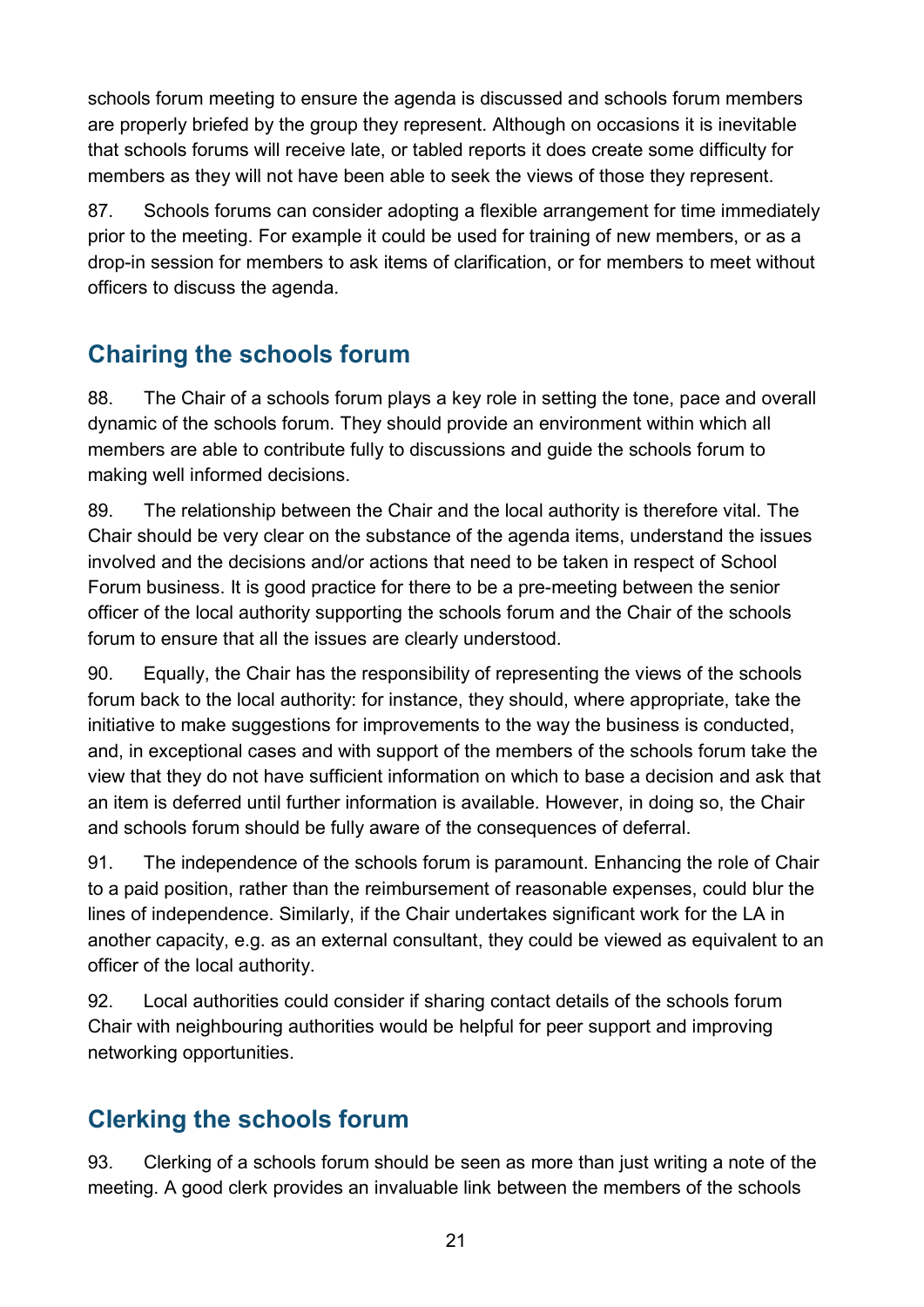forum, the Chair and the local authority. It is a role often undertaken by an employee of the local authority though we would recommend consideration is given to the use of an independent clerk.

94. Clerks should manage the logistics of the meeting in terms of ensuring dispatch of papers and producing a note from the meeting. In considering the style of meeting notes consideration should be given to making them intelligible enough for non-attendees to get a sense of the discussion as well as clearly indicating the conclusion and action agreed in relation to each agenda item. Verbatim reports of a schools forum's discussion, however, are unlikely to be very useful. Schools forums may consider whether a simple action log should be maintained by the clerk to ensure all action points agreed are followed up.

95. Beyond this a good clerk can:

- provide the route by which schools forum members can access further information and co-ordinate communication to schools forum members outside of the formal meeting cycle;
- respond to any queries about the business of the schools forum from headteachers, governors and others who are not on the schools forum themselves;
- be responsible for ensuring contact details of all members are up to date;
- maintain the list of members on the schools forum and advise on membership issues in general;
- assist with the co-ordination of nomination/election processes run by the constituent groups;
- keep the schools forum website up to date: e.g. by posting latest minutes and papers etc;
- monitor, on a regular basis, the schools forum and general Schools Funding section of the Department for Education (DfE) website or the gov.uk website; and arrange for the distribution of any relevant DfE information to schools forum members;
- if appropriate, provide technical advice in relation to the schools forum regulations and in relation to the operation of a schools forum's local constitution; and
- organise, operate and record any voting activity of the schools forum in line with the provisions of its local constitution.

96. Not all of these tasks may be able to be undertaken by the schools forum clerk. However, each one is important and there should be arrangements in place to ensure they are discharged adequately.

#### <span id="page-21-0"></span>**Good practice for schools forum meetings**

97. Schools forums should ensure there is a clear debate of all agenda items. Whilst sub-group meetings are valuable in working through detailed issues, schools forums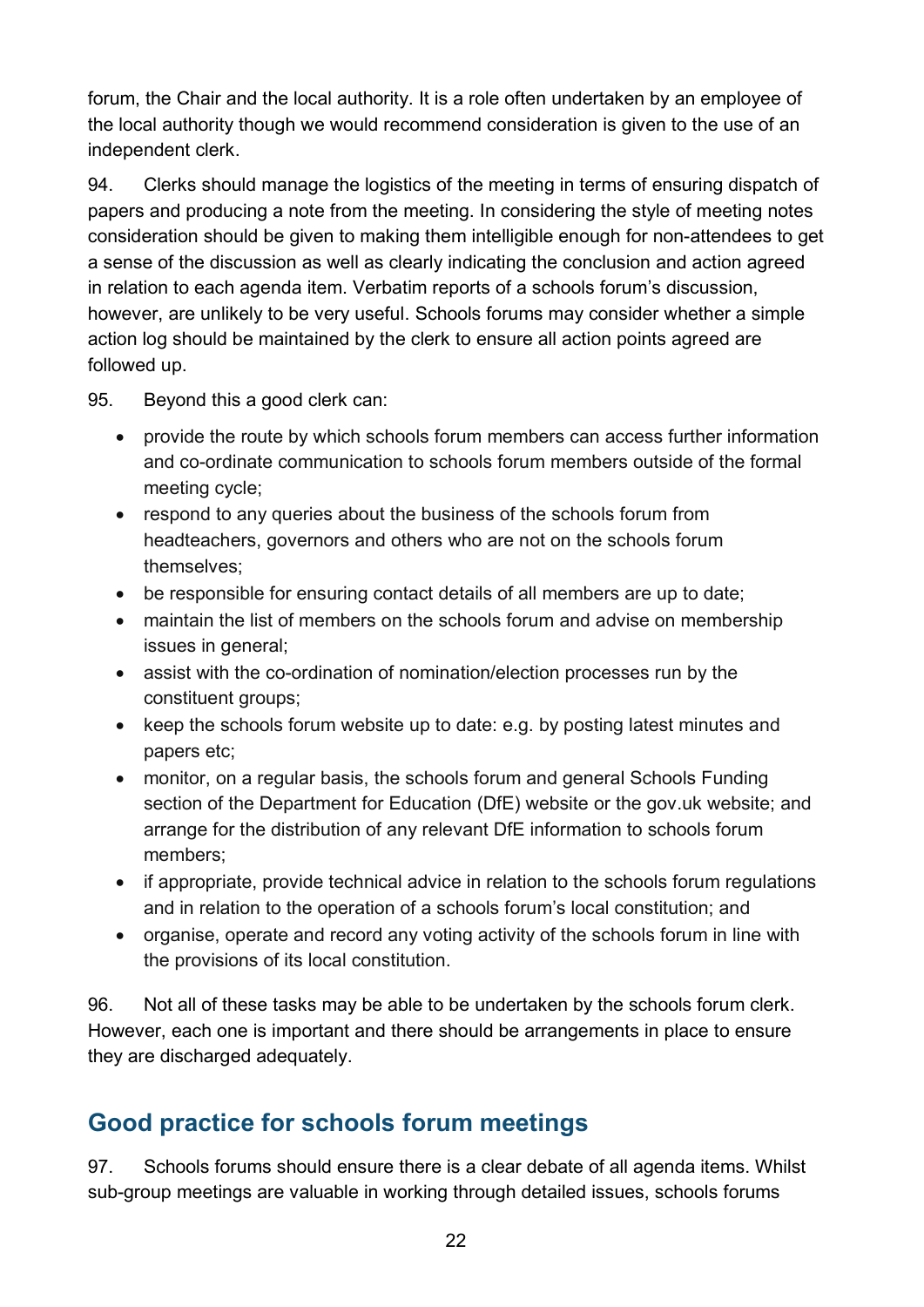should consider that the level of debate held at the schools forum meeting and recorded in the minutes will be the official reflection of the level of challenge and discussion on each issue.

98. The use of nameplates for schools forum members also showing which group they are representing can be helpful to members of the public and presenters of papers. In addition the use of coloured cards or coloured nameplates can be helpful when specific members of a schools forum are eligible to vote on specific items, e.g. de-delegation or changes to the funding formula.

99. Consultations with the schools forum are a key responsibility of a local authority, ranging from the funding formula to the letting of contracts. Each consultation will be different and depend on the subject being consulted on, but local authorities should consider the following factors as good practice for effective consultation:

- Plan and consult early
- Allow reasonable timescales for response (as Forum members may need to consult the groups they represent)
- An open and honest approach
- Fully inclusive
- Allow for ongoing dialogue
- Provide feedback
- Clear communications.

#### <span id="page-22-0"></span>**Meeting notes and recording of decisions**

100. A vital part of the effective operation of a schools forum is to ensure that an accurate record of the meeting is taken. This must include the clear recording of votes where there are contrary views. Recommendations to, and decisions of, schools forums must be clearly set out.

101. Notes or minutes of each schools forum meeting should be produced and put on the website as soon after the meeting as possible to enable members and others to see the outcome of any discussions and decisions/votes. It is good practice to formally agree the accuracy of the note/minutes at a subsequent meeting but the publication of the draft minutes should not be delayed as a result.

102. In order to provide clarity about representation at each meeting, it is good practice for the minutes to record the group and/or subgroup that each member represents against their name.

#### <span id="page-22-1"></span>**Communication**

103. Communication to the wider educational community of the discussions and debates of, and decisions made by, the schools forum is fundamental to their effective operation. The more schools and other stakeholders know about the proceedings of the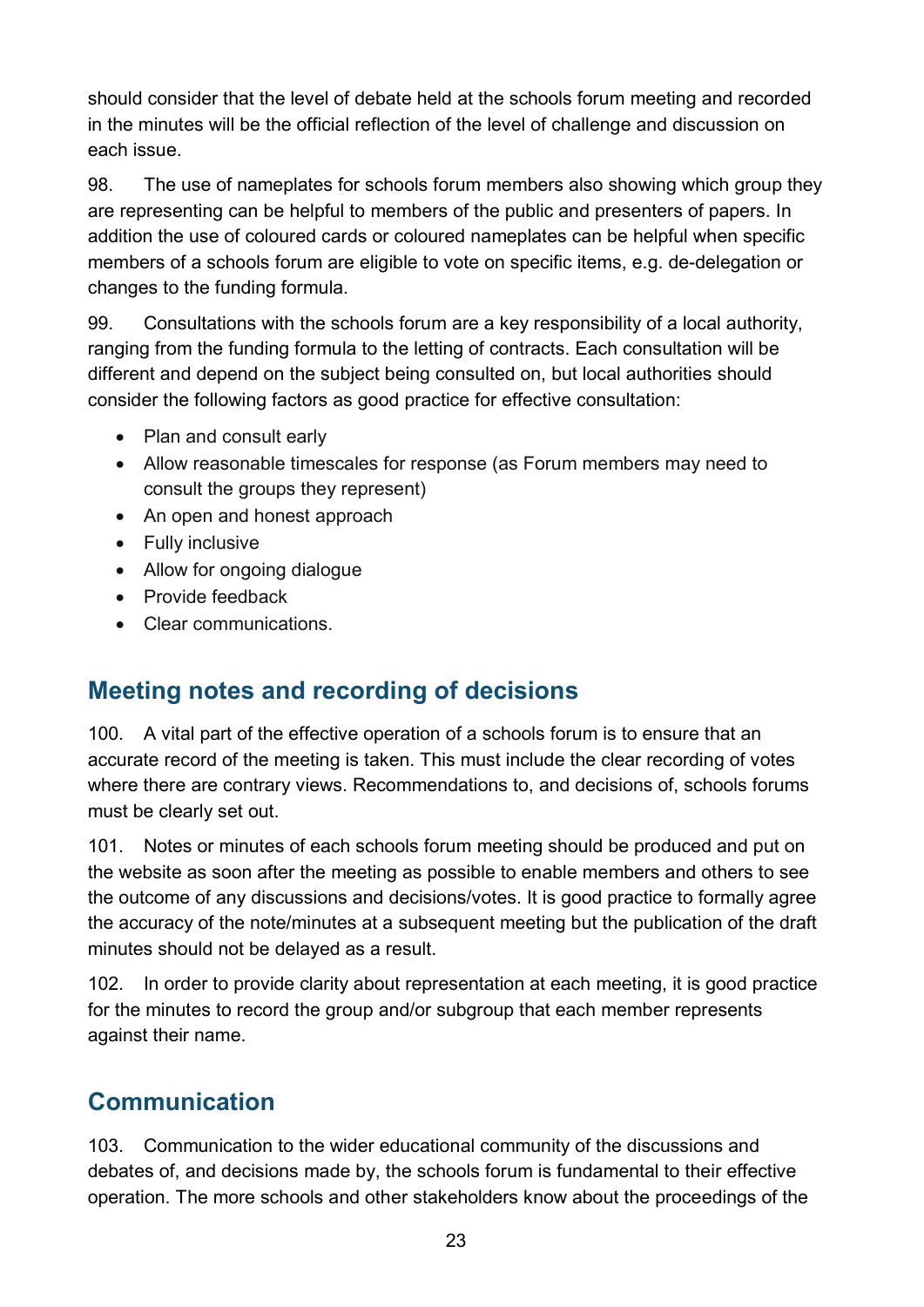schools forum, the more their work will be an important and central part of the context of local educational funding. This is particularly important given the decision making role that the schools forum has. Local authorities should consider the operational differences between the types of stakeholders and plan their communications accordingly. For example ensuring effective communications across the PVI sector may be more difficult than with schools, who are more likely to have existing channels of communication e.g. headteacher meetings.

104. Each schools forum should therefore be clear what its channels of communication are. It is fundamental that each member of schools forum represents the views of the group or sub-group that they represent and that all those with an interest in funding work together to ensure that their views are taken into account. Therefore communications directly between members and those they represent is essential; professional associations and phase groups could be suitable channels. This will ensure that schools forum members have an ongoing dialogue with the constituents of their group or subgroup and are therefore well able to represent their views at schools forum meetings. However, the schools forum should also consider additional communication processes. These could include:

- drawing schools' attention to the fact that all its agenda, minutes and papers are publicly available on the local authority's website (this should include the publication of formula consultation documents);
- an annual report on the proceedings of the schools forum;
- attendance by the Chair, or other schools forum member, at other relevant consultative or management groups such as any capital working group; or senior management meetings of the Children's Services Department; or
- a brief email to all schools, early years providers and other stakeholders after each schools forum meeting informing them of the discussions and decisions with a link to the full papers and minutes for further information
- a schools forum newsletter can be a less formal and more interesting way of communicating forum business and raising the profile of the schools forum and its members.

#### <span id="page-23-0"></span>**News updates**

105. Most, but not all, members of the schools forum will already be in receipt of regular information on school funding matters from the local authority and DfE. Other schools forum members should be copied into such information flows so that they can be kept abreast of developments between meetings.

106. Many local authorities have already established dedicated schools forum websites on which they post key information for schools forum members and other interested parties.